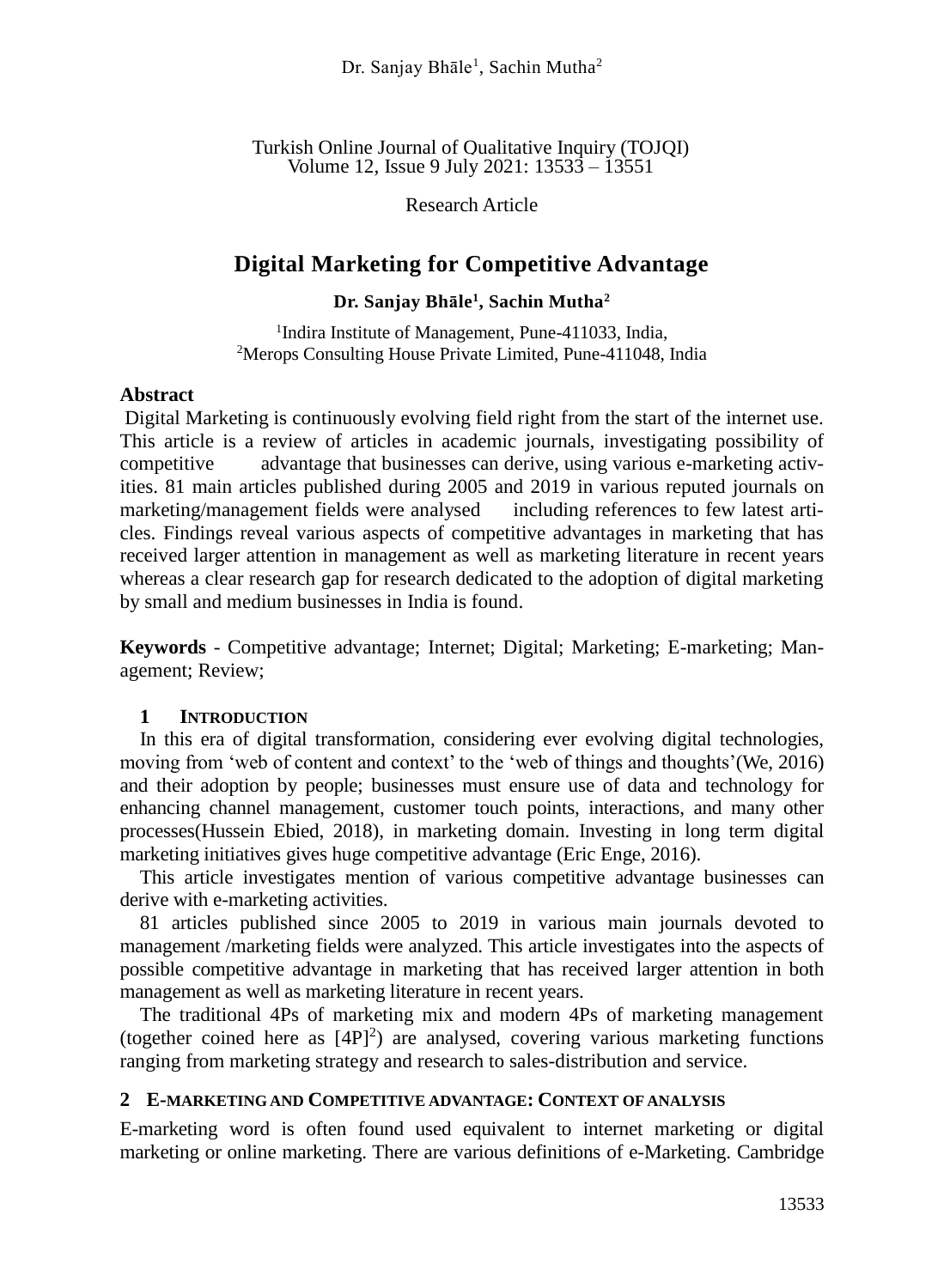academic content dictionary defines e-marketing as the process of advertising and selling on the internet(We, 2016). E-marketing is also defined as planning and executing various marketing tasks in a computerized or networked environment(Gale, 2007). Digital marketing or e-marketing (somewhat broader in scope in comparison with internet marketing or online marketing, as it can also include e-CRM or Customer Data Management Systems) can also be defined as 'applying technologies to market products and services or to support marketing activities or to achieve marketing objectives'(Dave Chaffey, 2015).

Based on above analysis of various definitions and linguistic usage, it can be commented that e-marketing scope can be said to be defined as the activities that include application of electronics and digital technologies aimed at achieving marketing objectives. Our analysis considers e-marketing as synonymous with digital marketing.

Competitive advantage, in the context of marketing and business can be defined as a specific ability over competitor(Kotler & Keller, 2018), a particular thing or condition making a business more successful than competitors ("Competitive Advantage | meaning in the Cambridge English Dictionary," n.d.) or creating a novel value proposition(Michael E. Porter, 2017).

Supporting e-marketing adoption, it is said that constantly adding technology that gives competitive advantage is one of the ten commandments of marketing.

Over the years, adoption of high end technologies for creating competitive advantage, like big data(Donnelly, Simmons, Armstrong, & Fearne, 2015), Internet of Things(IoT)(Ng & Wakenshaw, 2017), e-CRM(Harrigan, Ramsey, & Ibbotson, 2012), machine-to-machine(M2M) communication (Daj, Samoilă, & Ursuțiu, 2012), and Artificial Intelligence(AI) (Draganov, Panicharova, & Madzhirova, 2018) have also found mention, even for implementation by SME businesses.

Researchers have written about competitive advantage using e-marketing technologies explicitly in which they are commenting on competitive advantage in the area of brand loyalty(Irem Eren Erdo mu and Mesut, 2012), product innovation and market driving(Kuncoro & Suriani, 2018), entrepreneurship competencies(Martin, Platis, Malita, & Ardeleanu, 2011), identifying customer preferences(Radu Ioan Mogoș, 2015), relationship marketing(Pereira, Ferreira, & Alves, 2012), service performance(Tsiotsou & Vlachopoulou, 2011), export performance(Navarro, Losada, Ruzo, & Díez, 2010), and many other aspects of marketing.

## **3 APPROACH TO THE REVIEW**

Articles for review are taken from reputed journal publications during the years of 2005 – 2018 and partially 2019. This time frame is in line with other literature reviews published in scholarly articles. The research methodology can be described in three clear steps: (1) Selecting keywords and finalizing article search method (2) Selecting journals and articles for further detailed review purpose (3) Selecting a marketing domain framework for analysis.

Firstly, specific keywords such as marketing, e-marketing, digital marketing, internet marketing, online marketing, social media marketing, web marketing, digital transformation, competitive advantage, marketing capabilities, impact of technology, web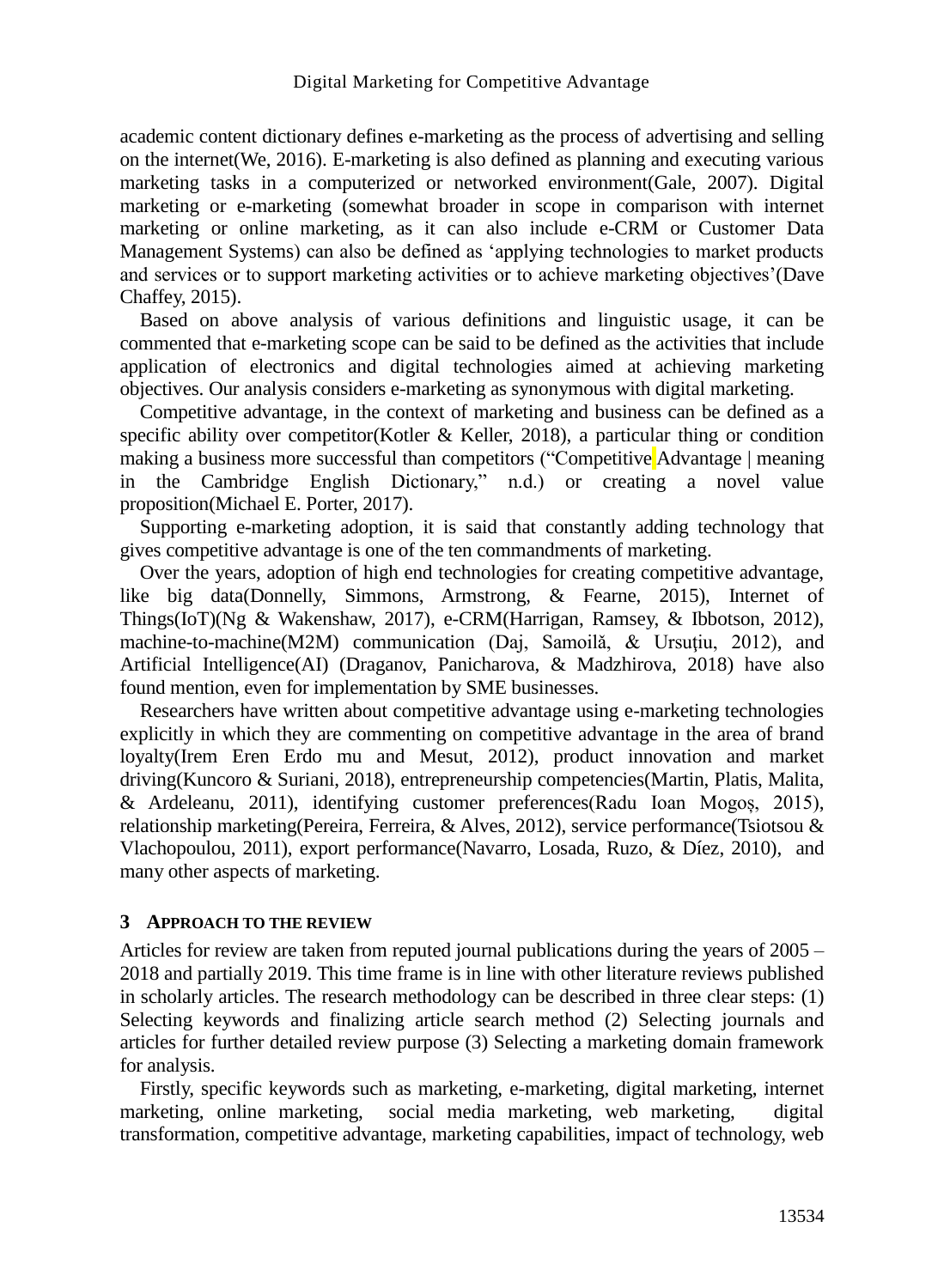analytics, Search Engine Optimisation (SEO), social network are used to search for related articles using Google Scholar and Mendelay Search/suggestions facilities.

The articles which are from renowned publishers only are selected for further studies. Please refer to Table 3.1 for details. Articles suggested by Mendelay and Google Scholar based on context sensitive search interest are also considered.

In the second stage, all the articles are reviewed based on their title and keywords. The articles are then sorted in main categories viz. articles related to discussion about competitive advantage, various technology adoption models, e-marketing implementation case studies, and articles about marketing performance improvement.

| <b>Publishers</b>                       | <b>Article</b><br>Count |
|-----------------------------------------|-------------------------|
| <b>American Marketing Association</b>   | $\mathcal{D}_{\cdot}$   |
| <b>Blackwell Publishers</b>             | 1                       |
| Elsevier                                | 25                      |
| <b>Emerald Group Publishing Limited</b> | 16                      |
| <b>IEEE</b>                             | 15                      |
| John Wiley Sons, Ltd                    | 1                       |
| Macmillan Publishers Ltd.               | 1                       |
| Routledge Informa Ltd                   |                         |
| sage publications, UK                   | 1                       |
| Society for Marketing Advances          | 1                       |
| Springer                                | $\overline{2}$          |
| <b>Taylor and Francis</b>               | 1                       |
| <b>WARC</b> publisher                   | $\mathfrak{D}$          |
| <b>Westburn Publishers Ltd</b>          | 1                       |
| Other                                   | 11                      |
| <b>Grand Total</b>                      | 81                      |

**Table 3.1 List of Selected Journals**

Total 81 articles mainly from prominent publishers like AMA, Elsevier, Emerald, IEEE, Sage, WARC and few others were selected for this review article.

At a third stage we were in need of a complete marketing domain framework, to ensure that maximum aspects of marketing management should be investigated for possibility of competitive advantage by adoption of e-marketing.

Based on a Philip Kotler publication of 2018, marketing activities as classically described using four Ps of marketing: product, price, place, and promotion; must be now amended with marketing management realities as people, processes, programs and performance as in Figure 3.1, to reflect modern day holistic marketing management scope. Both the frameworks of 4Ps' are selected for investigation which can guide this review article for finding out mention of various possible competitive advantages in marketing domain by adopting to the e-marketing.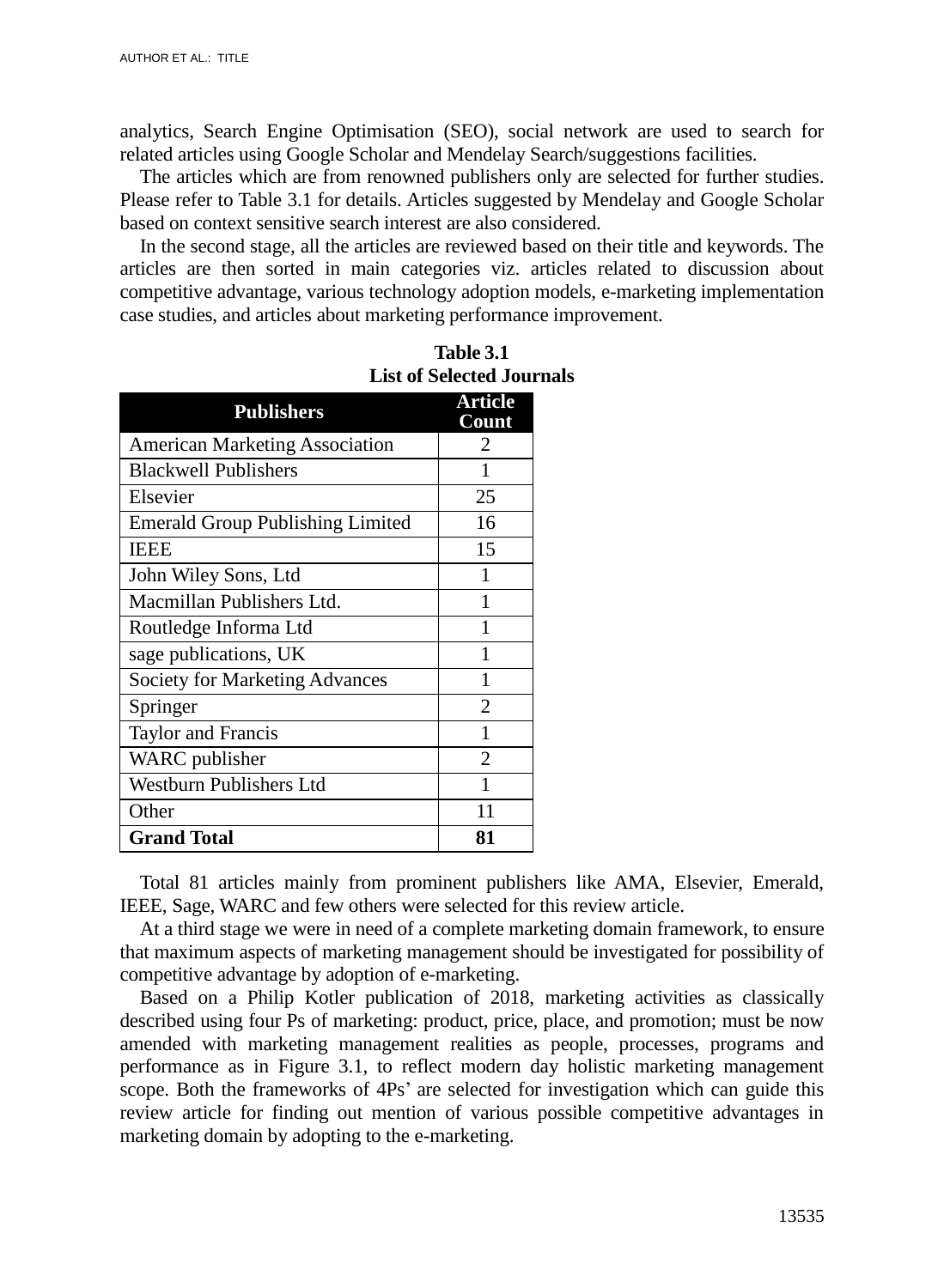

- *Processes: Creativity, Discipline and Structure*
- *Programs: all the consumer directed traditional 4Ps activities*
- *Performance: financial and non-financial outcome measures*

Fig. 3.1. 4Ps of Modern Marketing Management

This framework of '4Ps of marketing  $+$  modern

Selected articles are examined in the light of modern marketing management covering majority of informational, strategic and operational marketing activities.

## **4 4P<sup>2</sup> REVIEW**

While its exhaustive to investigate all the elements of marketing in one review, we have tried to accommodate what researchers have mostly been writing about during the study period selected. We have referred to the most suitable article supporting any construct established here, though there can be more than one references possible to some arguments mentioned here. It is suggested that 'adaptation of latest marketing tactics by businesses can be seen as a key competitive strategy in marketing' (Navarro et al., 2010). It is seen that majority of the articles those are selected for this review can be classified in 4 main categories –

1. Competitive advantages and capabilities (Please refer Table 4.1 for main concepts)

2. Marketing or business transformation with technology (Refer Table 4.2 for main concepts)

3. Search Optimization and Social media related (Refer Table 4.3 for main concepts) and

4. Firm and Marketing Performance related (Refer Table 4.4 for main concepts)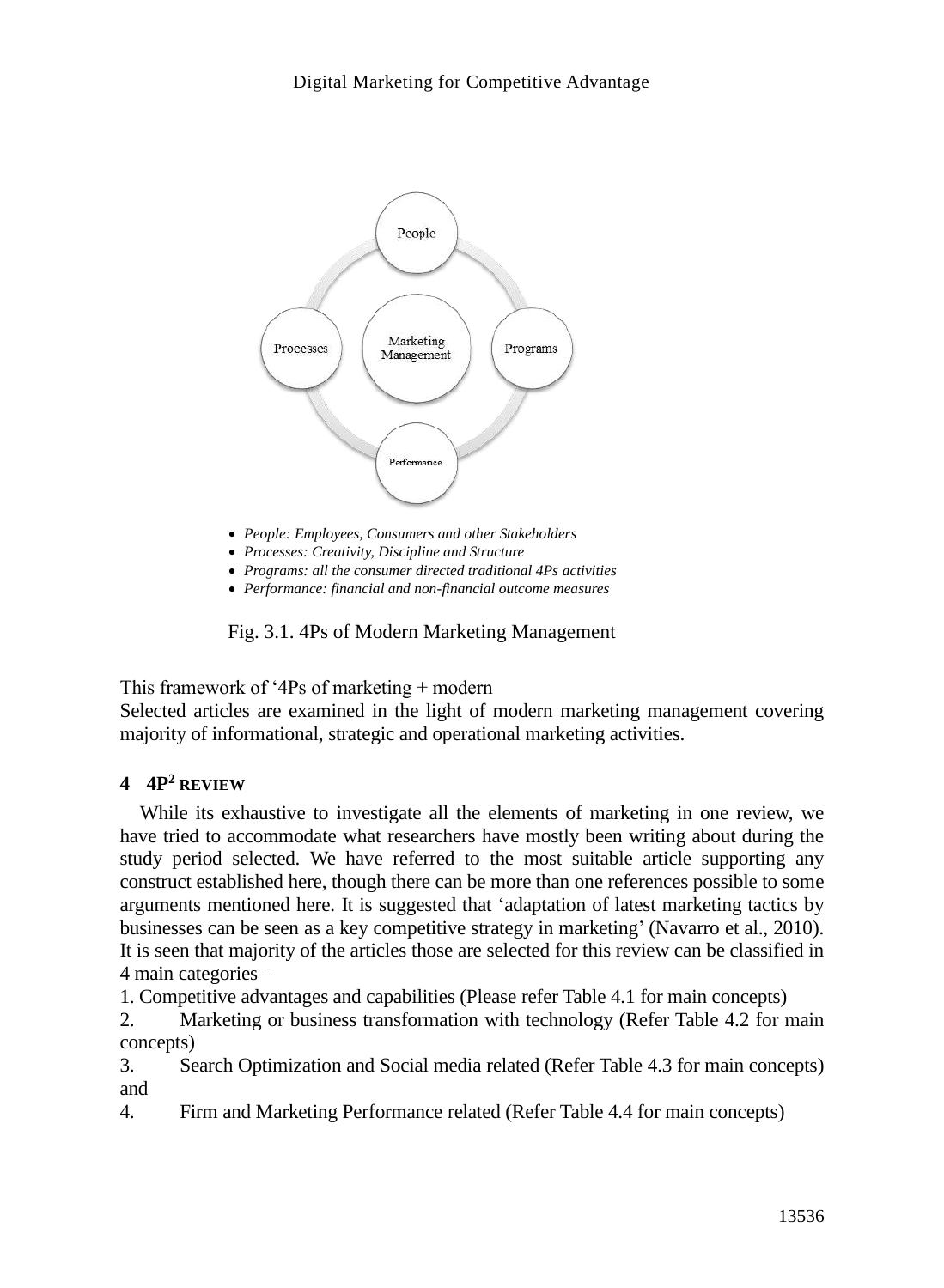Following is the detailed investigation of specific techniques of digital marketing or Emarketing and various means of competitive advantage mentioned in few key articles.

## **4.1 Classic 4Ps of Marketing**

## *Product*

E-Marketing not only helps provide complete and convenient source of relevant product information(Chang, Rizal, & Amin, 2013) but also accounts for product innovation in various aspects of product as mentioned above. Also, Better marketing communication capability helps customer persuade positive perception of products and in turn help build differentiated brand image(Murray, Gao, & Kotabe, 2011).

Porter, in 2011, has recommended a continuous development in products by innovative use of technology(Qarri, Bazini, & Leskaj, 2011) which can be used as a competitive advantage for a business(Kuncoro & Suriani, 2018).

Companies are creating interactive platforms to allow consumers to choose the slogan/design/taste of future brand products or to create it themselves(Sharakhina, Girenkov, Skvortsova, & Glitsman, 2018). Collaborative design process makes it possible for customers to quickly give input into product design or they can design their own products. The designs can be tested and revised quickly or problems can be identified and rectified easily(David et al., 2014).

Thus, improvement in relationship capabilities improve product innovation and also product quality(Lages, Silva, & Styles, 2009). This kind of **Table 4.1 Summary of key articles examining Competitive Advantage**

| <b>Key Concepts Covered</b>        | <b>Key References</b>                                        |
|------------------------------------|--------------------------------------------------------------|
| e-commerce adoption, competitive   | (Hamad, Haseba; Elbeltagi, Ibrahim; El-Gohary,               |
| advantage                          | Hatem, 2018), (Qarri, Albert; Bazini, Evelina; Leskaj,       |
|                                    | Bujar, 2011), (Ip, Crystal; Leung, Rosanna; 2011)            |
| Market driving, product innovation | (Kuncoro, Wuryanti; Suriani, Wa Ode, 2018)                   |
| Cloud computing, digital marketing | (Radu Ioan Mogoe, 2015)                                      |
| Adaptation of marketing tactics,   | (Navarro, Antonio; Losada, Fernando; Ruzo, Emilio;           |
| competitive advantage              | Dez, Jose A., 2010), (Piercy, Niall, 2009), (Pereira,        |
|                                    | Carla Alexandra Barbosa; Ferreira, Joo Jos Matos;            |
| Online media for personal branding | Alves, Helena Maria Batista, 2012)<br>(Edmiston, Dawn, 2014) |
|                                    |                                                              |

## **Table 4.2 Summary of key articles examining Technology based transformation**

| <b>Key Concepts Covered</b>          | <b>Key References</b>                                 |
|--------------------------------------|-------------------------------------------------------|
| <b>Brand Communications, Digital</b> | (Yadav, Mayank; Joshi, 2015), (Ogunlana, Olawale;     |
| marketing, E-marketing,              | Cheng, 2009), (Ogunlana, Olawale; Cheng, Xiao         |
| Communication technologies,          | Chun, 2009), (Sharakhina, Larisa V.; Girenkov, Artem; |
| Abductive reasoning, big data,       | Skvortsova, 2018), (Semenov, V. P.; Budrina, E. V.;   |
| Market segmentation, consumer        | Soldatov, 2017), (Antti Pesonen, Juho, 2013), (Saren, |
| behaviour, electronic commerce,      | Michael, 2011), (Ellis-Chadwick, Fiona; Doherty, Neil |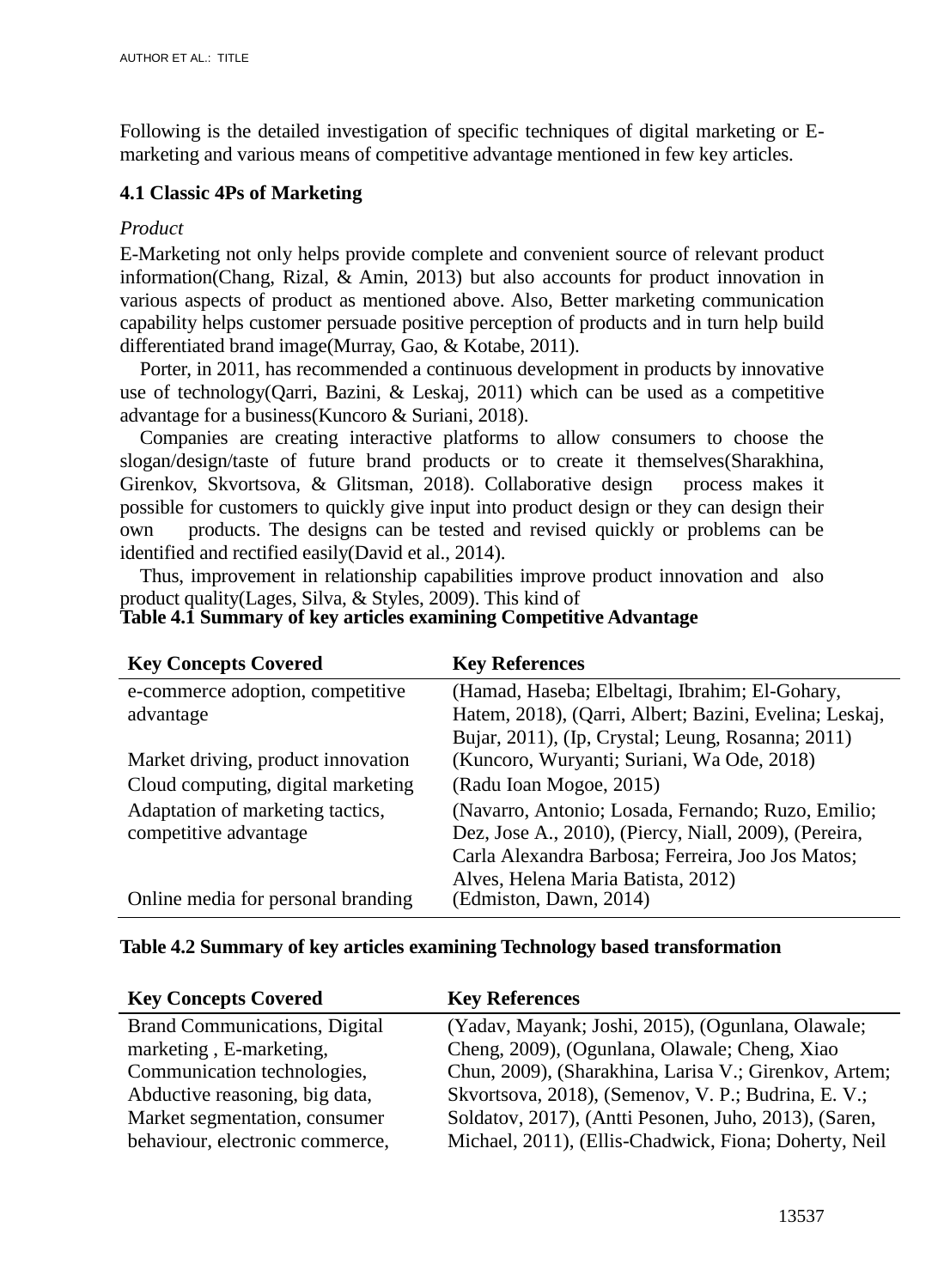| E-mail marketing, Capabilities,      | F., 2012), (Gerrikagoitia, Jon Kepa; Castander, Iigo;   |
|--------------------------------------|---------------------------------------------------------|
| performance, augmented reality,      | Rebn, Fidel; Alzua-Sorzabal, Aurkene, 2015),            |
| virtual reality, Multidimensional    | (Sarkees, Matthew, 2011), (Goneos-Malka, Amaleya;       |
| unfolding, Network data, Data mining | Grobler, Anske; Strasheim, Arien, 2013), (Mahony,       |
|                                      | Stephen O', 2015), (Persaud, Ajax; Azhar, Irfan, 2012), |
|                                      | (Alemany Oliver, Mathieu; Vayre, Jean Sebastien,        |
|                                      | 2015), (Fulgoni, Gian, 2014), (Ho, Ying; Chung,         |
|                                      | Yuho; nam Lau, Kin, 2010), (Yan, Kuo Qin; Wang,         |
|                                      | Shu Ching; Wang, Shun Sheng; Lin, Yi Ping, 2011),       |
|                                      | (Barata, Gabriela M.; Viana, Julio A.; Reinhold, Olaf;  |
|                                      | Lobato, Fabio; Alt, Rainer, 2019), (Jaya, P. Jaya Mary  |
|                                      | A., 2016                                                |
| Sales force, selling methods         | (Christ, Paul; Anderson, Rolph, 2011)                   |
| Packaging utility                    | (Subramanian, Kalpathy, 2017)                           |
| Customer insight, data analytics     | (David, Merlin; Neil, Stone; Woodcock, David;           |
|                                      | Cummins, Shannon; Peltier, 2014)                        |
| Strategic marketing                  | (Group, Emerald; Limited, Publishing, 2013)             |
| Retaining global customers           | (Zhang, Jacky Xi; Zhang, Hongshi; 2014)                 |
| <b>Business models</b>               | (Ng, Irene C. L.; Wakenshaw, Susan Y. L., 2017)         |
| digital marketing, web analytics     | (Bengel, Andy; Shawki, Amin; Aggarwal, 2015)            |
| Market analysis, load balancing      | (Bhende, Manisha; Avatade, Mohini S.; Patil, 2019)      |
| Intelligent Agents, artificial       | (Draganov, Mihail; Panicharova, 2018)                   |
| intelligence                         |                                                         |
| Emerging markets                     | (Figueiredo, Marco; Prado, Paola; Kramer, 2012)         |

# **Table 4.3 Summary of key articles examining Search Optimization and Social media**

| <b>Key Concepts Covered</b>           | <b>Key References</b>                                   |
|---------------------------------------|---------------------------------------------------------|
| Competitive strategy, social net-     | (Garrigos-Simon, Fernando J.; Alcam, Rafael Lapiedra;   |
| works, Social media, Promotion,       | Ribera, Teresa Barber, 2012), (Inversini, Alessandro;   |
| Social metrics, Networking, Social    | Masiero, Lorenzo, 2014), (Rayat, Amin; Rayat, Mehdi;    |
| marketing, Spreading scheme, Viral    | Rayat, Layla, 2017), (Tiago, Maria Teresa Pinheiro      |
| marketing, Targeted market-           | Melo Borges; Verssimo, Jos Manuel Cristvo, 2014),       |
| ing, Web of trust, Online advertising | (Domegan, Christine T., 2008), (Group, Emerald;         |
|                                       | Limited, Publishing, 2013), (Hansson, Linnea;           |
|                                       | Wrangmo, Anton; Silen, 2013), (Janett, Susan, 2013),    |
|                                       | (Lipsman, Andrew; Mudd, Graham; 2012), (Oliveira,       |
|                                       | Filipe; Santos, Antonio; Aguiar, 2014), (Yang, Jianmei; |
|                                       | Yao, Canzhong; Ma, Weicheng; Chen, 2010), (Zhang,       |
|                                       | Yu; Wang, Zhaoqing; Xia, Chaolun, 2010), (Varnalieva,   |
|                                       | Jasminka; Sarkanjac, 2017)                              |
| E-Mentoring, entrepreneurship         | (Martin, Catalin; Platis, Magdalena; Malita, 2011)      |
| Email marketing, Individuals' social  | (Chang, Hsin Hsin; Rizal, Hamid; 2013), (Camarero,      |
| network, WOM                          | Carmen; San Jose, Rebeca, 2011)                         |
|                                       |                                                         |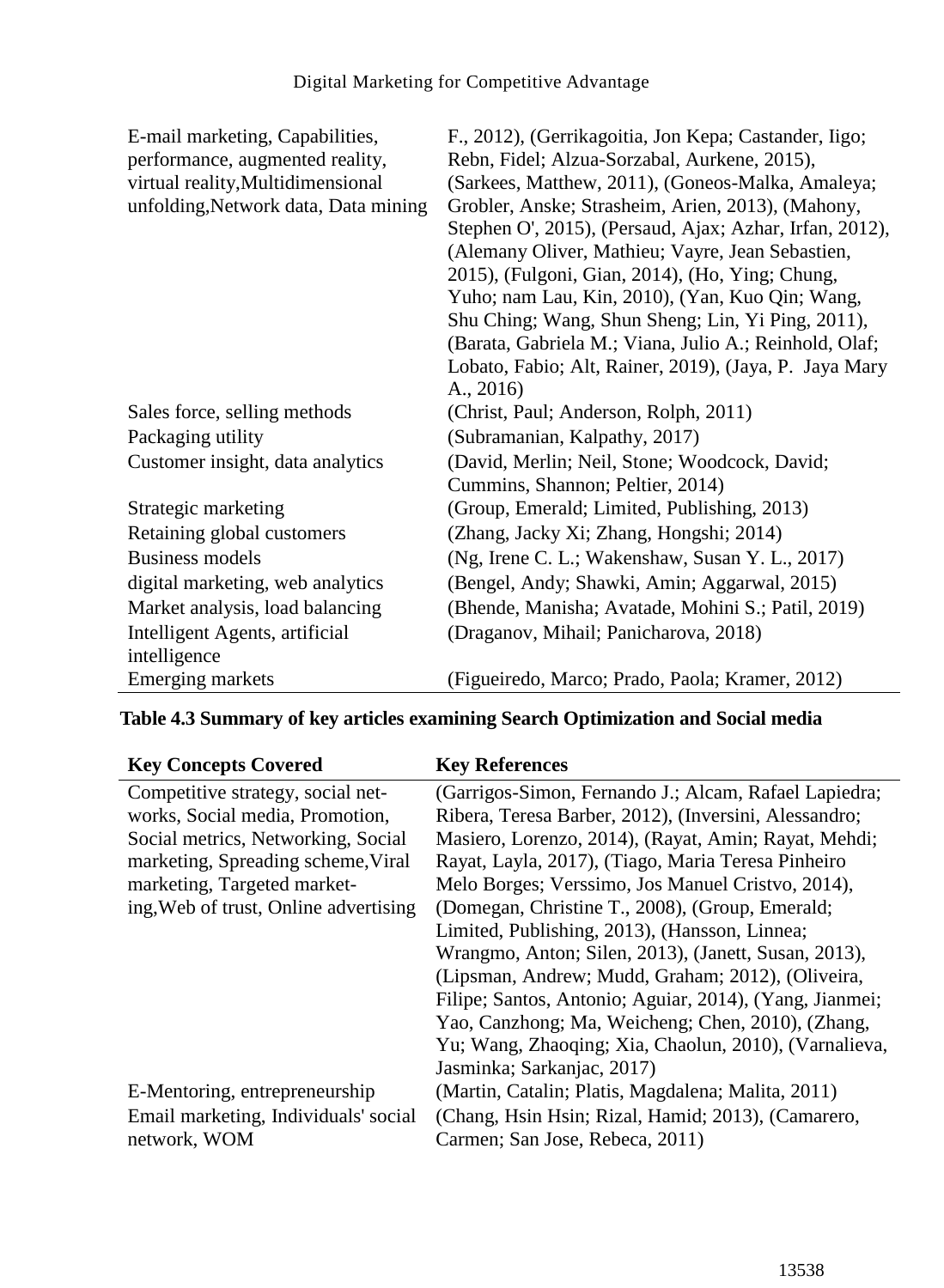| Globalisation, ERP, IT          | (Gen, Mitsuo; Kim, Kuinam J.; Huang, 2015)           |
|---------------------------------|------------------------------------------------------|
| Revenue models                  | (Enders, Albrecht; Hungenberg, Harald; Denker, 2008) |
| Emotion based e-commerce,       | (Yamakami, Toshihiko, 2013)                          |
| sub-personality-based marketing |                                                      |

#### **Table 4.4 Summary of key articles examining Firm and Marketing Performance**

| <b>Key Concepts Covered</b>      | <b>Key References</b>                                  |
|----------------------------------|--------------------------------------------------------|
| Online reputation management     | (Hung, Ying Hsun; Huang, Tsong Liang; Hsieh, Jing      |
| (ORM), Professional services of  | Chzi; Tsuei, Hung Jia; Cheng, Chun Chuan; Tzeng,       |
| marketing, Export performance,   | Gwo Hshiung, 2012), (Lages, Luis Filipe; Silva, Graca; |
| relationship capabilities,       | Styles, Chris, 2009), (Shuai, Jia Jane; Wu, Wei Wen,   |
| E-marketing performance,         | 2011), (Tiago, Maria Teresa; Tiago, Flvio, 2012), (Vo- |
| e-business performance, Customer | rhies, Douglas W.; Orr, Linda M.; Bush, Victoria D.,   |
| linking, Marketing capabilities, | 2011), (Trainor, Kevin J.; Rapp, Adam; Beitelspacher,  |
| Firm performance, Service        | Lauren Skinner; Schillewaert, Niels, 2011), (Wang,     |
| capability, Channel coordination | Shan; Mao, Ji Ye; Archer, Norm, 2012), (Yan, Ruiliang, |
|                                  | 2010), (Murray, Janet Y.; Gao, Gerald Yong; Kotabe,    |
|                                  | Masaaki, 2011)                                         |
| Ability to operate               | (Thomopaulus, 2010)                                    |

product innovation positively influences sustainable competitive advantage(Kuncoro  $\&$ Suriani, 2018). Additionally, the high end technologies like IoT(Internet of Things) helps transform static products into engaging digital services offers, helping consumer customization(Ng & Wakenshaw, 2017).

Since e-marketing helps open markets beyond boundaries, companies operating in international environment have to consider cultural differences when they design 'product package' for different markets of the world(Subramanian, 2017) and one of the article also mentioned as, firms who enter a munificent market are more likely to succeed(Wang, Mao, & Archer, 2012).

As far as packaging is concerned, researchers have found mentioning use of smart packaging such as robots transforming packaging in e-commerce, use of concealed RFID (radio-frequency identification) codes assisting protection from theft, connected medical packaging to track patients have been found at industrial literature(David, 2018).

#### *Price*

Effect of increased interactivity due to e-marketing on price is that prices can be easily tailored to different customers or customer segment (e.g. customers using specific credit card)(David et al., 2014).

Even while shopping in a physical store, Google Shopper or Amazon Sponsored Products, helps consumers to use their smartphone to immediately compare price, discounts and coupons while having a look at the product(Persaud & Azhar, 2012).

E-marketing helps reduce customer service costs(Brodie, Winklhofer, Coviello, & Johnston, 2007) while internet offers the benefits that provide consumers with an easiest method of finding the lowest price for any product(Fulgoni, 2014). Using search queries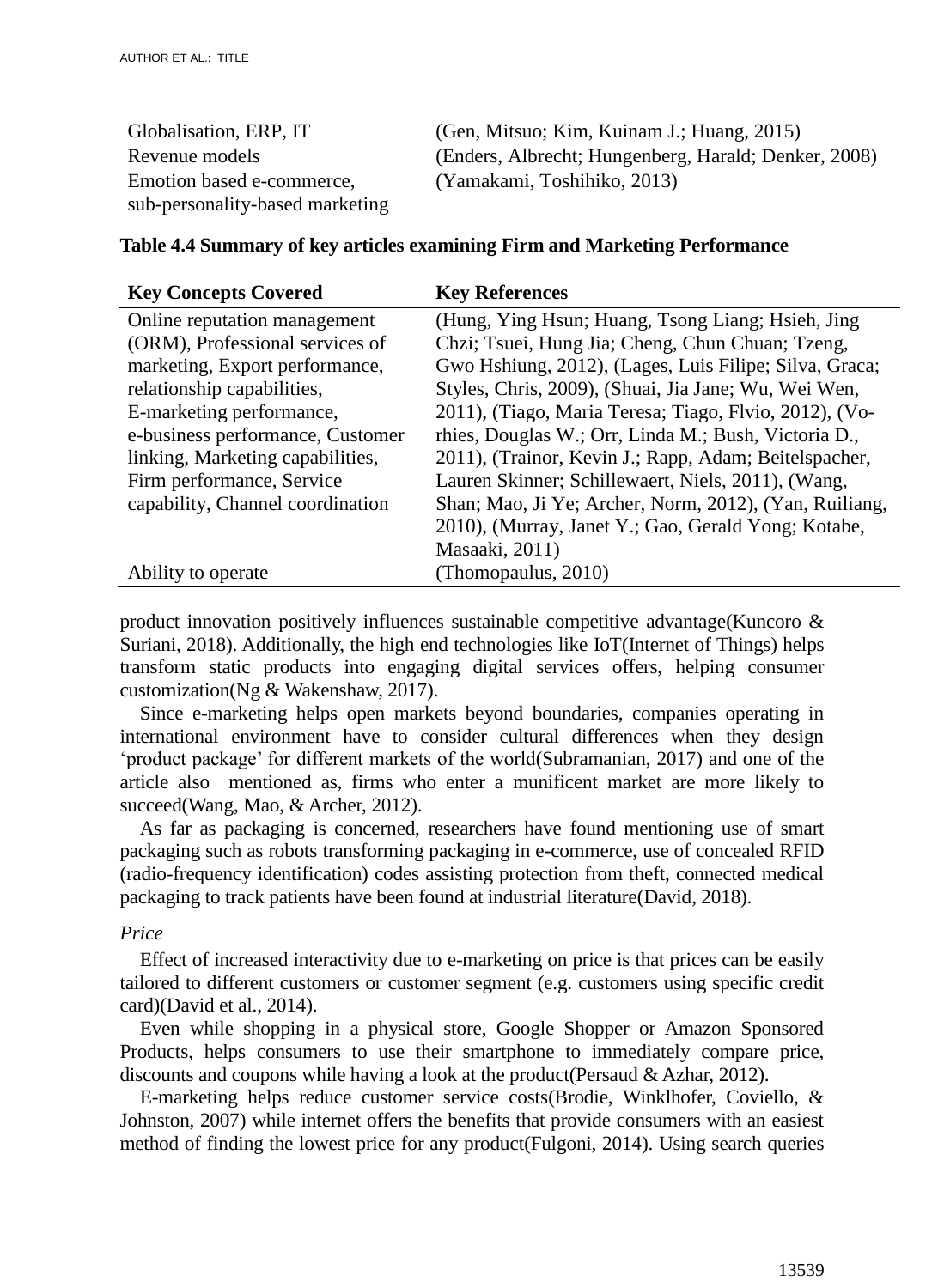or product comparison engines (which displays the range of prices for any product of interest), consumers can quickly navigate to the webpage of a shopping cart for lowest price available for the required product. Again, using display advertising revenues, social networking sites providers can offer services at lower prices(Enders, Hungenberg, Denker, & Mauch, 2008).

Thus, it has now become very critical that brands clearly establish and state a point of differentiation for their products and help justify a higher price in comparison with their competitors(Fulgoni, 2014). Various Online shopping cart websites are competing in India with promotional pricing strategies. As mentioned in one of the article, quality and brand orientation seems insignificant in India(Goyal, Maity, Thamizhvanan, & Xavier, 2013). This indicates how pricing strategies are much more important particularly in Indian markets.

One article on examination of effect of buyer feedback on final auction price on eBay, reported that negative feedback from buyers, inclusion of full warranties and acceptance of credit cards has direct co-relation with final auction price of a product(Zhou, Dresner, & Windle, 2009).

Again, availability of 'Big Data' as a by-product of the use of computer to solve any operational problem has resulted in more price oriented discounts and less advertising spends in utilizing marketing budgets(Fulgoni, 2014).

The mention of reducing sales staff levels and moving 'offline to online only' using information technology, benefiting business has also been found(Piercy, 2009).

#### *Promotion*

Authors have specifically written about sales and promotion in hospitality industry(Ip, Leung, & Law, 2011), tourism firms(Tsiotsou & Vlachopoulou, 2011) and professional athletes for association with their supporters (Evans  $\&$  CT Smith, 2016). P. Christ in 2016, has commented in a chronological order on how salesforce has evolved and adopted technology over the years to increase sales and performance(Christ & Anderson, 2011).

Sales promotions using mobile apps have become fast and cost effective (Yadav, Joshi, & Rahman, 2015). Analyzing customer profiles and their preferences, customizing offers and sending an offer to a customer group with auto personalization on the fly has all become just a matter of click. Cloud computing helping data processing and storage has big influence on all the components of marketing plan including sales promotion(Radu Ioan Mogoș, 2015).

Using 'community managers' and 'virtual communities' not only for successful crowdsourcing but also for promoting new offers and brand reputation, has also found essential for SME businesses (Garrigos-Simon, Alcamí, & Ribera, 2012).

E-marketing campaigns can build long term brand equity by helping tap much larger community of customers and also can help make more informed advertising decisions(Fulgoni, 2014). Promoting marketing messages on internet helps reach millions of people in a very short time using search engines, web pages and AdSense like tools. Affiliate marketing and banner advertising are widely used on social networking websites for promoting a brand, products or services.

Since last decade, internet advertising has been rising and it's beneficial to users, customers, marketers and platform providers(Yamakami, 2013) and so has found a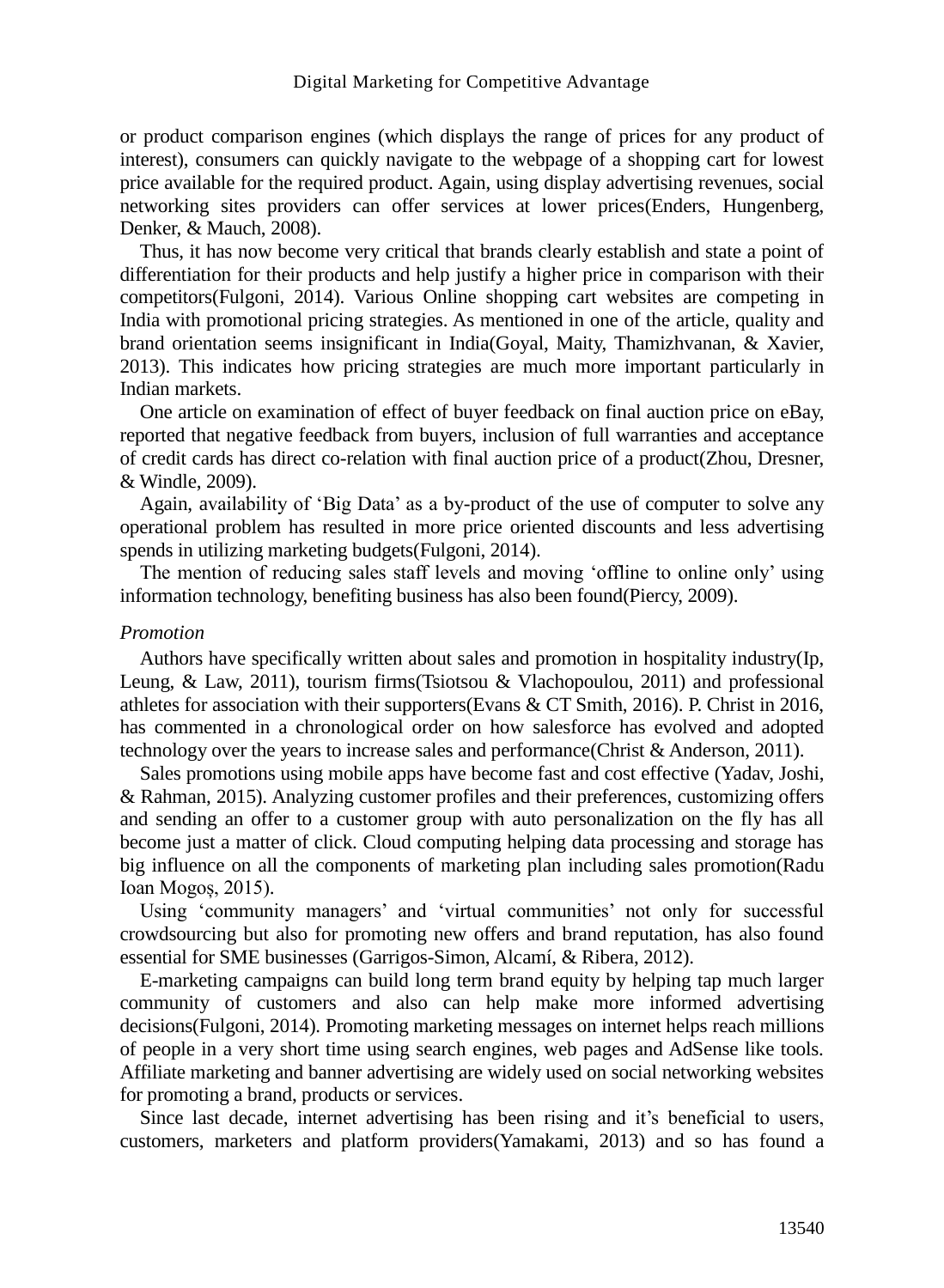unique impact while designing a marketing plan. Digital advertising market in India is expected to grow to 189 billion Indian rupees by 2020(Busienss Standard, 2018).

A free photo sharing appeal using Instagram or a well-planned contest on Facebook can help a business do most successful research or marketing campaign(Hansson, Wrangmo, & Søilen, 2013). Mention of latest technologies like Augmented Reality (AR) have been also found in displaying of online brochures or product demos. And considering the discretionary factor of AR in the communications domain, most have referenced it to be of the characteristic of the public transport(Mahony, 2015).

One of the today's most popular method of online marketing is game-based-marketing which not only allows to share advertising materials but also help extract key information from players which is used by marketers to identify social profile of the player or even helps to define different clusters of consumer profiles(Oliveira, Santos, Aguiar, & Sousa, 2014).

Also, Online Reputation Management (ORM) can be considered the most synonymous term when it comes to traditional PR terminology and it is already critical to maintain corporate reputation in this digital age(Hung, Huang, Hsieh, Tsuei, Cheng, & Tzeng, 2012). Mention of various models like Decision Making Trial & Evaluation Laboratory (DEMATEL), Multiple Criteria Decision Making (MCDM) has been found in various articles, to be used to improve professional services of marketing for effective ORM.

#### *Place*

While smartphones have already become the first touch point to internet, optimizing a firm's internet presence for mobile is actually optimizing for the 'place' where prospects and customers are present. Virtual networks of Facebook or Twitter or any other popular network are becoming 'commonplace' for many major marketing communications(Goneos-Malka, Grobler, & Strasheim, 2013).

For the position at which a brand appears in search results displayed by search engine, advertisers may pay agencies for specific Search Engine Marketing (SEM) efforts(Abou Nabout, Skiera, Stepanchuk, & Gerstmeier, 2012). The place of a brand on  $1<sup>st</sup>$  page in google search is thus the most sought after by companies now a day.

Implementing newest E-marketing technologies has been helping organizations reap benefits of using number of new marketing channels; such as e-mail marketing, affiliate marketing, contextual marketing, pay-per-click (PPC), search engine optimization (SEO), social media marketing (SMM) being most popular these days.

Presence on 'online selling and discussion channels' simultaneously, enhances online sales(Inversini & Masiero, 2014).

As far as transportation is considered, transportation chain has newly evolved reducing few layers of wholesalers and distributors, as online marketing and receipt of order has opened the direct-to-customer channel for many businesses.

Also, e-marketing helps share every product or service related information online with customer, reducing need of in person demonstration. Even though this has naturally created a competitive advantage for marketers, it has helped innovatively to heavy machinery manufacturers to expand beyond boundaries without the need for actual visits to the places for demonstration purpose(Christ & Anderson, 2011).

E-marketing adoption, enabling real time transactions and delivery systems has also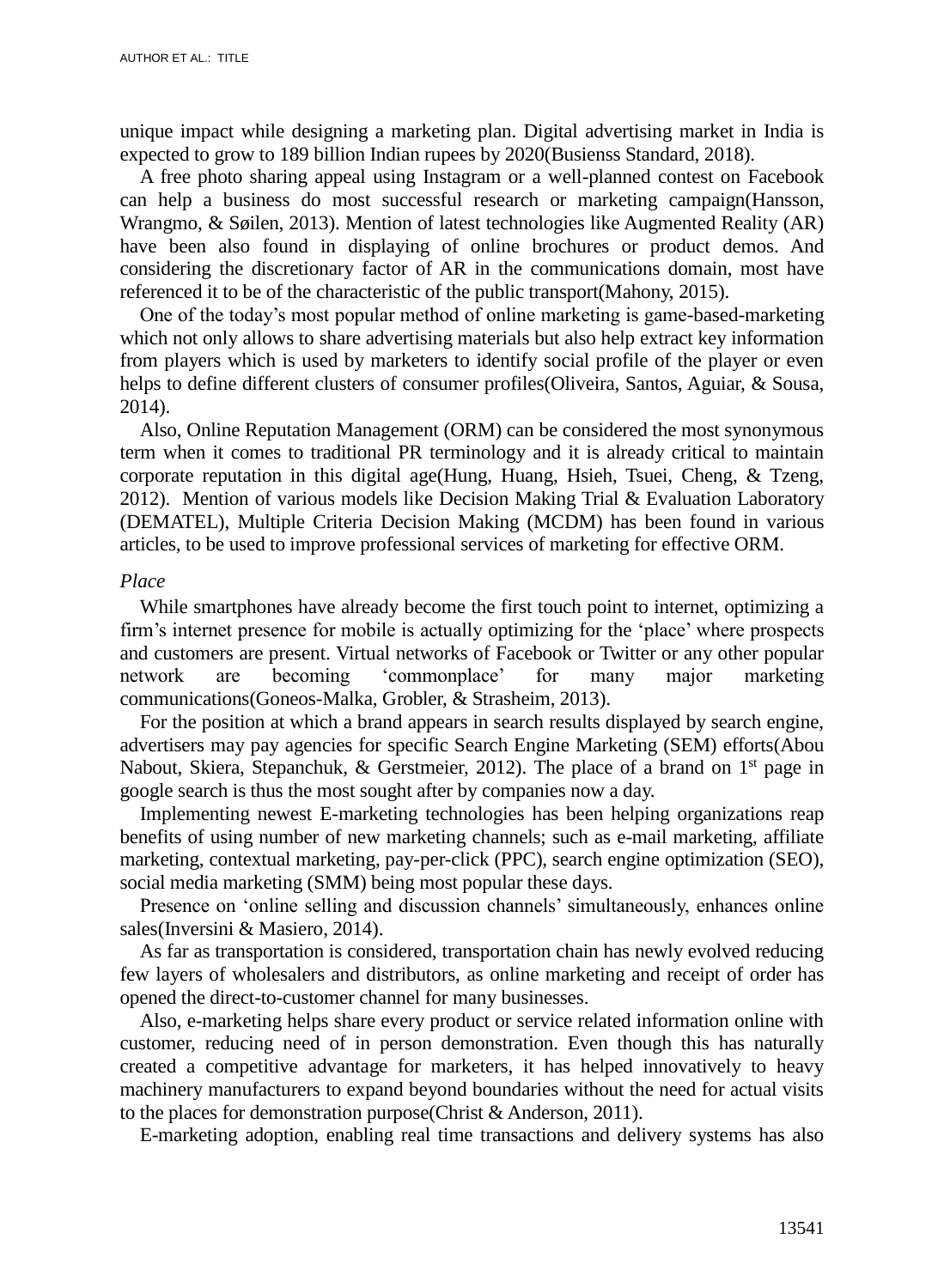been found to reduce inventory cost for businesses(Hamad, Elbeltagi, & El-Gohary, 2018). The option of choosing a product from available inventory has also been an added advantage of technology(Ng & Wakenshaw, 2017).

Also, according to a research, online store environment significantly impact omniline trust(Bhalerao, 2020).

#### **4.2 4Ps of Modern Marketing Management**

#### *People*

Connecting with people who have some common interests has been made so easy with the use of social media(Group & Limited, 2013a).

Modern marketing deals with various data/ information handling systems. Marketers naturally can be less aware of latest updates in IT domain, making them feel various hurdles of adopting to IT for marketing(Saren, 2011). Thus training and upgradation of sales/marketing employees is one of the prime factors highlighted by many researchers(Ip et al., 2011). In the entire spectrum of job positions viz. support desk, customer service, copy-writers, programmers, trained people must be employed. Rightly motivated and capable employees are the Internal competitive advantage a business can have (Hung et al., 2012).

People generally share extraordinary observation and entertaining links while they don't like to share sad, horror or advertorial material(Irem Eren Erdo mu and Mesut, 2012). This clearly indicates what kind of communications marketers have to plan with their prospects. E.g. advertisements with perceived valuable information tend to be less avoided by people as they also seem to create less irritation(Chang et al., 2013).

Online comments affect people's perception towards a brand or organization, which marketers cannot ignore. Reviews of users may gain more weightage than an expert's opinion(Hansson et al., 2013) among internet users, today.

Also, customer network data made available to the marketers today precisely portray patterns of information flow in people and help them evaluate value of customers in their respective networks(Ho, Chung, & Lau, 2010). Many of the researchers have identified various motivations for bricks-and-mortar companies to invest in technology to serve virtual communities and to capitalize on the basic idea of bringing 'people' together(Enders et al., 2008).

One of the best views presented by an author is that companies don't talk, people do…so organizations must display their social pages as personal pages and use real photograph of a leader(Janett, 2013), to make it more effective.

#### *Processes*

'Process' in modern 4Ps as defined by Kotler in 2018, is a channel that brings all the creativity, discipline, and structure to marketing management.

Internet marketing helps improve traditional processes, replace traditional methods and create new tools within the sphere of marketing management (Tiago  $\&$  Tiago, 2012).

The processes such as the sales funnel, a payment system or a distribution system, all are equally affected by digital marketing.

The key processes involved in digital marketing, in a different way identified by an author, are online behavioral advertising, influencer marketing and creating collaborative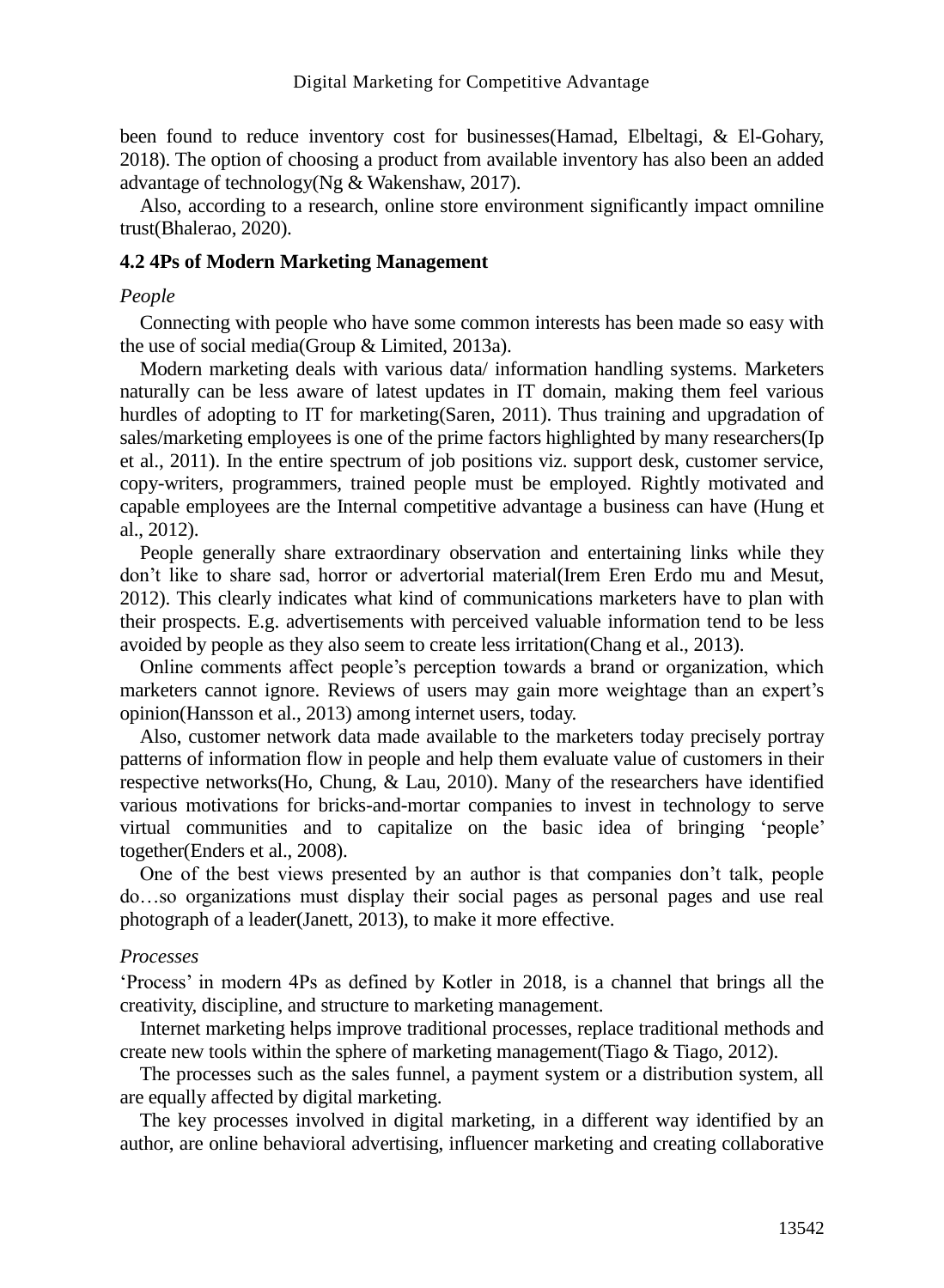environment(Radu Ioan Mogoș, 2015). So, Digital presence of a business helps improve information, knowledge, feedback, relationships, productivity and it also supports decision making process(Tiago & Veríssimo, 2014).

Actually, Organizational capabilities, as a unique and complex set of resources controlled in companywide processes, create competitive advantage. Pro-active firms invest at the right time to advance technologically to capture right competitive advantage(Sarkees, 2011).

Internet helps large scale personalization process, by allowing to reach millions and billions of people at a time like traditional mass media and additionally allows marketers to personalize the messages (Camarero  $\&$  San José, 2011). With the video sharing channels such as YouTube and using right keywords, it has become possible for event organizations to reach to the people who were never on their email list. Also, leveraging on digital word-of-mouth has become much more cost effective than traditional methods(Yang, Yao, Ma, & Chen, 2010).

Also, involvement of customer in value chain process made possible by digital systems as explained in 1st P 'product' here, creates potential for customer empowerment (Saren, 2011).

A customer trying to reach a firm on phone may like to call a toll free number for any support assistance. Interactive voice response (IVR) powered toll free number helps companies to provide automated 24x7 supports to clients, prioritize calls based on importance or route the caller to the specific department as per need. This process of automatic channelizing callers is a huge competitive advantage over the traditional 'callto-receptionist' telephonic helpline.

#### *Programs*

Marketing programs help build strong customer relationships. Few have also expressed it as a combination of multiple online or offline campaigns to be executed till the time it's beneficial to sales.

Researchers mainly found mentioning about marketing programs as various marketing communications and campaigns, sales promotion schemes, network optimization activities supporting retention of relationships, brand promotions, execution of loyalty programs and similar other activities.

Nearly 50% of the articles found written about some or the other marketing program. A well-defined marketing program helps put a formulated marketing strategy into practice.

Ability to do marketing campaigns coupled with some tangible benefits like offering free partial services, free Mp3 downloads(Irem Eren Erdo mu and Mesut, 2012), online distribution of gift vouchers to first 'x' customers, distributing freeware software to engage customers and to communicate special offers are a sure way of having competitive advantage in business. Digital coupons for customizing promotions to certain customer groups at a specific time can help save hefty amounts of otherwise printing and distributing coupons. Repeated business transactions based on customer loyalty programs can give sustained business growth (Yadav et al., 2015).

Online direct marketing programs offering some kind of monetary benefit seek easy interest in the advertisements from internet users (Chang et al., 2013) and marketing Programs with differentiated offers helping meet foreign customer needs can help obtain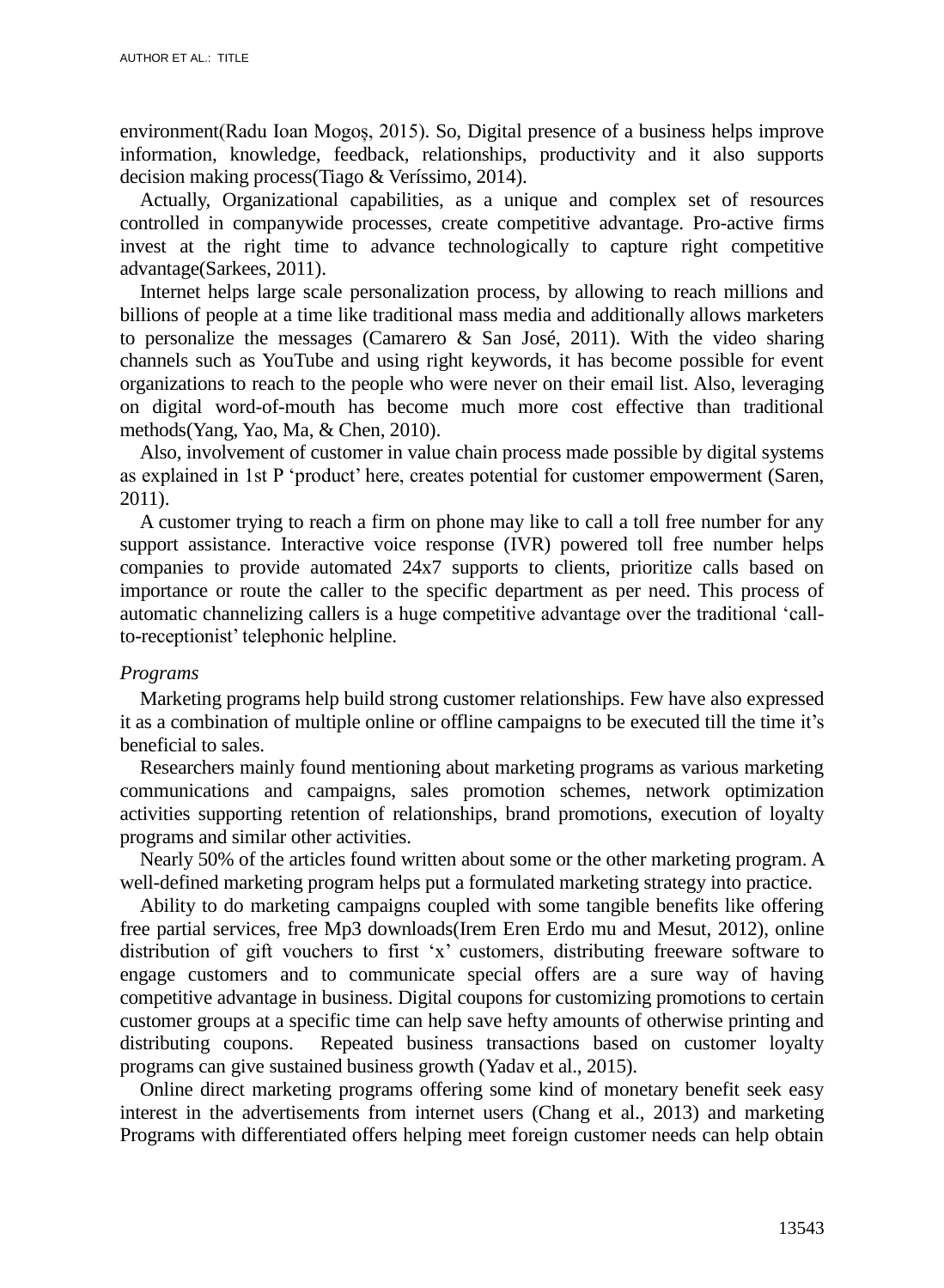competitive advantage (Navarro et al., 2010).

In a cluttered mass media market in this digital era, social media and mobile phones offer unique value proposition of privacy and personalization (Goneos-Malka et al., 2013).

## *Performance*

Researchers have shown that, use of electronic channels for business and marketing activities has impact on companies financial performance(Ip et al., 2011) and also that firm's online performance is the reflection of its non-financial performance measures such as innovation and quality(Tiago & Tiago, 2012).

Use of e-commerce, irrespective of size of business, improves a firm's performance and competitive advantage(Hamad et al., 2018). Research also says that technology has positive impact on firm's key metrics of performance as market value, sales and profits(Sarkees, 2011).

The digital technologies have made performance-based compensation plans particularly interesting for advertisers because the internet has made it possible for easily tracking the number of times an advertisement appears, or it gets a click or it converts to a sell. (Abou Nabout et al., 2012).

In sales performance, technology has not only helped improve existing sales personnel performance but has also laid a ground work for future expanded roles and responsibilities(Christ & Anderson, 2011).

A brand followed by how many people on a social network has become an obvious performance metric for its online marketer, though it must be noted that marketers must not forget more meaningful financial performance measures(Wang et al., 2012). So, it is important for organizations to use a specific and well-studied metric system for performance measurement.

Though, web analytics is used by marketing managers to measure effectiveness of digital marketing in business performance very widely, very little academic literature is found referring to various metrics, suggesting newest engines, methodologies and improvements(Järvinen & Karjaluoto, 2015).

## **5 DISCUSSION OF RESULTS**

Articles are found directly commenting on competitive advantage and marketing capabilities of digital marketing practices, impact, influence or selection of technology. These articles covered impact on various marketing topics ranging from segmentation and targeting to evolving roles of sales people and international marketing. Few niche topics such as personal competitive advantage(Edmiston, 2014), mood-based ecommerce(Yamakami, 2013) and trust building are also found. One of the article also mentioned impact of digital marketing on product packaging design(Subramanian, 2017).

Empirical studies related to estimation of present level of technology adoption are found very rare, estimation of digital adoptability factor of an organization or industry sector and suggestions to improve the same are not found.

Researchers have mentioned about business or marketing transformation using emarketing practices in few articles. Most of them have widely started focusing on very niche areas of technology in marketing like Artificial Intelligence (AI)/ Virtual reality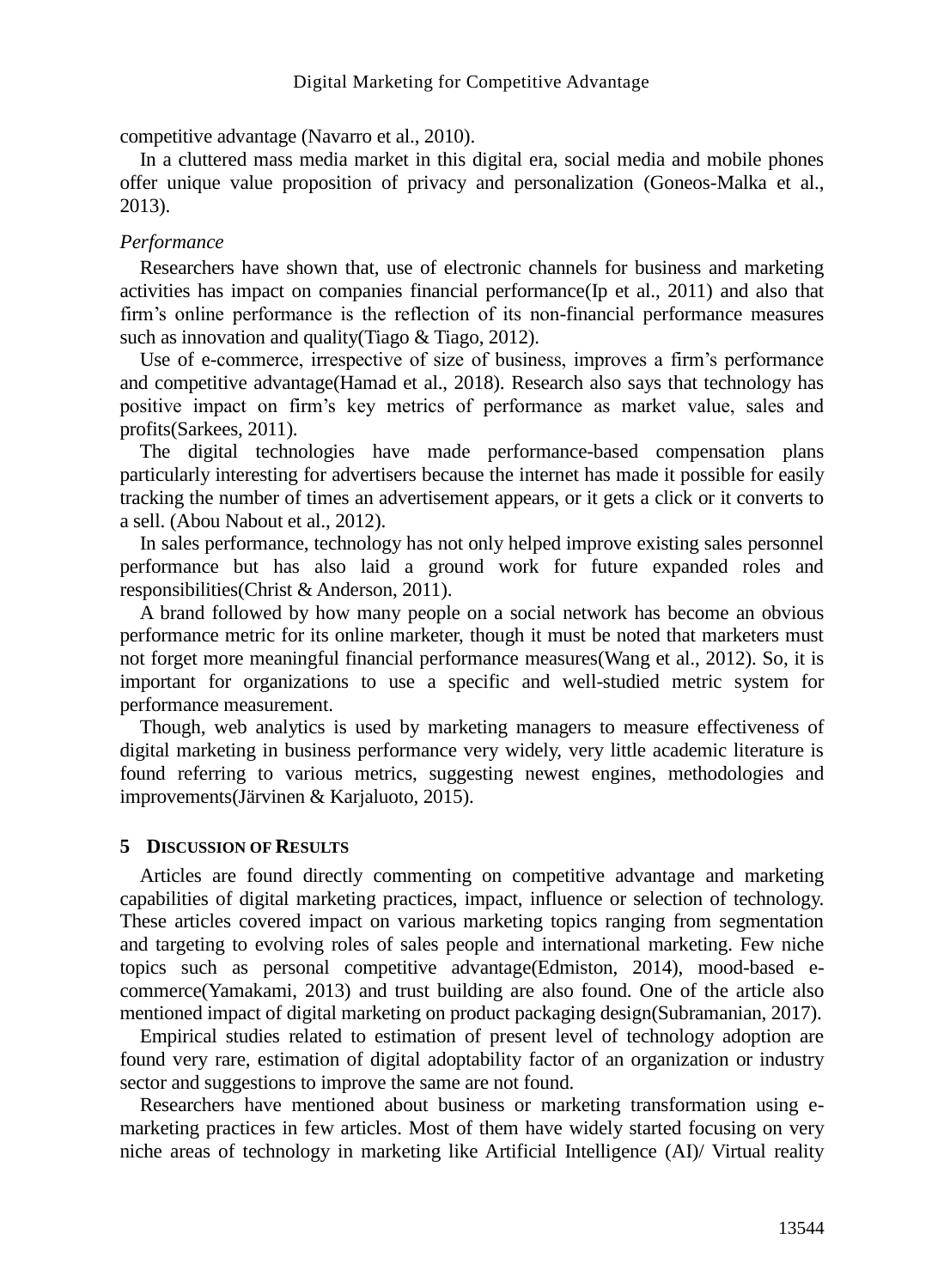(VR), Internet of Things (IoT), Big Data, and Machine Learning after 2014.

Researchers mainly focused on promotional competencies aspect but impact on organizational management and marketing, entrepreneurship competencies, content, profitability, and revenue models are also found discussed. Researchers not found mentioning about paid social media associations and their authenticity, impact, and profitability for a business or possibility and implications of their adoption by businesses, specifically SMEs in India.

#### **6. CONTRIBUTION TO ACADEMIC BODY OF KNOWLEDGE**

The contribution of this study towards elaborating elements of  $[4P]^2$  in marketing management in context to competitive advantage of digital marketing is useful in building on the body of knowledge, as it can help learners understand various possibilities and tools for creating competitive advantage to a business, in a single focused summary.

Commenting on traditional 4Ps as well as modern 4Ps of marketing management in a single article helps reader gets well connected to as many facets of 'digital' for 'marketing' as possible, readily organized in a universal marketing framework. This can sure help easily start building further concepts and detailed content, on the foundation already provided in this article.

The academic utility of this study is even more significant, as we have selected more than 90% of the articles published in premium academic journals.

## **7 CONCLUSION**

This research work tries to consolidate what recent practices of digital marketing or emarketing can suggest to today's marketing managers, as per literature review and to comment on how it has transformed nearly every aspect and every process of marketing management, by leveraging technology.

Main focus of this article to connect to most of the digital marketing practices to both the 4Ps framework and thereby deriving gaps in the recent literature can said to be sincerely presented.

It can be concluded that, researchers have shown a growing interest in niche areas of 'digital marketing' these days. Even though, majority of the marketing practices and pertaining new technologies related to them have been found explored by researchers, few rarely found themes related to areas mentioned below demand attention by researchers in coming days -

- Re-organization of marketing department based on controls/relationships with digital consultants, experts and agencies
- Holistic digitization or transformation of existing business leading to economics of digital services in collaboration with industry experts
- Changes in requirements of compliance, competence and competitive advantage by organizations
- Implementation of digital marketing practices in SMEs and their present level of adoption in India
- Changes in sales management organization and latest product packaging practices
- Study and comparison of digital metrics in marketing as well as technical domain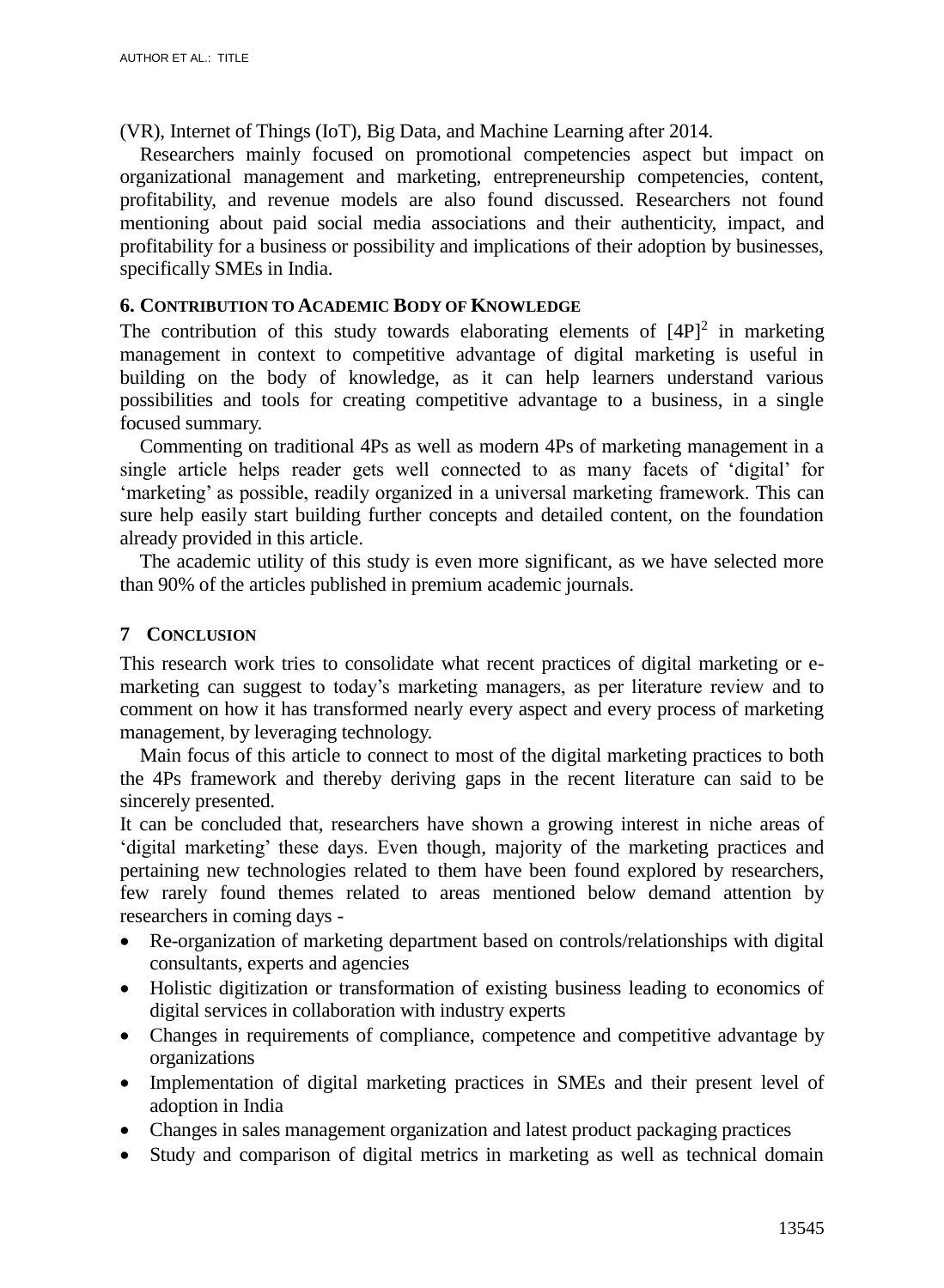with traditional metrics

Every literature review naturally has some limitations as all the research studies; that need to be mentioned. Firstly this review relies on keywords present in title, keywords and abstract of articles for their selection for this study. It is possible that few articles were not included due to not being found using the search terms we used. And, secondly, the articles in the period of 2005 to 2018 are only investigated.

# **References**

- 1. Abou Nabout, N., Skiera, B., Stepanchuk, T., & Gerstmeier, E. 2012. An analysis of the profitability of fee-based compensation plans for search engine marketing. *International Journal of Research in Marketing*.29(1): 68–80.
- 2. Alemany Oliver, M., & Vayre, J. S. 2015. Big data and the future of knowledge production in marketing research: Ethics, digital traces, and abductive reasoning. *Journal of Marketing Analytics*.3(1): 5–13.
- 3. Authors, F. 2015. Big data?: qualitative approaches to digital research. *Choice Reviews Online*.52(10): 52-5109-52–5109.
- 4. Barata, G. M., Viana, J. A., Reinhold, O., Lobato, F., & Alt, R. 2019. Social CRM in Digital Marketing Agencies: An Extensive Classification of Services. *Proceedings - 2018 IEEE/WIC/ACM International Conference on Web Intelligence, WI 2018*.750– 753.
- 5. Bengel, A., Shawki, A., & Aggarwal, D. 2015. Simplifying web analytics for digital marketing. *Proceedings - 2015 IEEE International Conference on Big Data, IEEE Big Data 2015*.1917–1918.
- 6. Bhāle, S. 2020. Enduring Industry Dynamics through Agile Business Strategy. *Indian Journal of Ecology*.47: 47–50.
- 7. Bhalerao, D. 2020. Impact of online and offline store environment on omniline trust in omni-channel buying of young Indian consumers: A conceptual framework. *Indian Journal of Ecology*.47: 71–74.
- 8. Brodie, R. J., Winklhofer, H., Coviello, N. E., & Johnston, W. J. 2007. Is e-marketing coming of age? An examination of the penetration of e-marketing and firm performance. *Journal of Interactive Marketing*.21(1): 2–21.
- 9. Busienss Standard. 2018. Indian digital advertising market to grow 32% to Rs 189 billion by 2020 | Business Standard News. *Business Standard*.
- 10. Camarero, C., & San José, R. 2011. Social and attitudinal determinants of viral marketing dynamics. *Computers in Human Behavior*.27(6): 2292–2300.
- 11. Chang, H. H., Rizal, H., & Amin, H. 2013. The determinants of consumer behavior towards email advertisement. *Internet Research*.23(3): 316–337.
- 12. Christ, P., & Anderson, R. 2011. The impact of technology on evolving roles of salespeople. *Journal of Historical Research in Marketing*.3(2): 173–193.
- 13. Competitive Advantage | meaning in the Cambridge English Dictionary. n.d. .
- 14. Daj, A., Samoilǎ, C., & Ursuţiu, D. 2012. Digital marketing and regulatory challenges of Machine-to-Machine (M2M) communications. *2012 9th International Conference on Remote Engineering and Virtual Instrumentation, REV 2012*.
- 15. Dave Chaffey. 2015. Definitions of Emarketing vs Internet vs Digital marketing.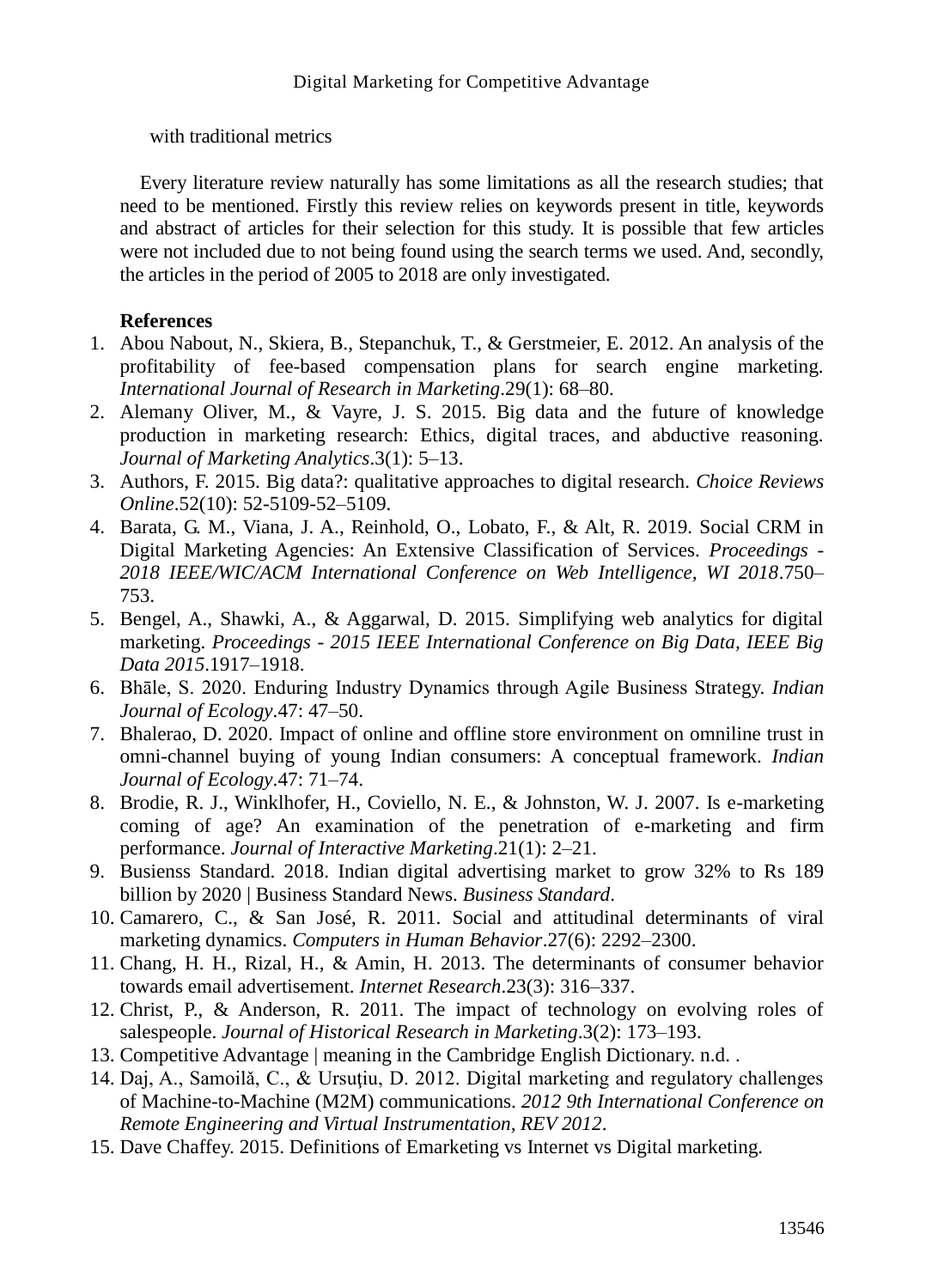- 16. David, B. 2018. Four technology trends transforming the packaging sector.
- 17. David, M., Neil, S., Woodcock, D., David, M., Neil, S., Woodcock, D., et al. 2014. Interactive, direct and digital marketing: A future that depends on better use of business intelligence. *Journal of Research in Interactive Marketing*.
- 18. Donnelly, C., Simmons, G., Armstrong, G., & Fearne, A. 2015. Digital loyalty card 'big data' and small business marketing: Formal versus informal or complementary? *International Small Business Journal: Researching Entrepreneurship*.33(4): 422–442.
- 19. Draganov, M., Panicharova, M., & Madzhirova, N. 2018. Marketing 5.0. Transactions of Artificial Intelligence Systems in the Digital Environment. *International Conference on High Technology for Sustainable Development, HiTech 2018 - Proceedings*.1–3.
- 20. E Jerome, M. 1960. Basic Marketing A Global-Managerial Approach. *Homewood, Ill.*
- 21. Edmiston, D. 2014. Creating a Personal Competitive Advantage by Developing a Professional Online Presence. *Marketing Education Review*.24(1): 21–24.
- 22. Ellis-Chadwick, F., & Doherty, N. F. 2012. Web advertising: The role of e-mail marketing. *Journal of Business Research*.65(6): 843–848.
- 23. Enders, A., Hungenberg, H., Denker, H. P., & Mauch, S. 2008. The long tail of social networking. Revenue models of social networking sites. *European Management Journal*.26(3): 199–211.
- 24. Eric Enge. 2016. Sustainable competitive advantages in digital marketing. *search Engine Land*.
- 25. Evans, D. M., & CT Smith, A. 2016. Internet sports marketing and competitive advantage for professional sports clubs: bridging the gap between theory and practice. *International Journal of Sports Marketing and Sponsorship*.6(2): 9–21.
- 26. Fulgoni, G. 2014. Big Data: Friend or Foe of Digital Advertising? *Journal of Advertising Research*.53(4): 372–376.
- 27. Gale, T. 2007. E-Marketing | Encyclopedia.com.
- 28. Garrigos-Simon, F. J., Alcamí, R. L., & Ribera, T. B. 2012. Social networks and Web 3.0: Their impact on the management and marketing of organizations. *Management Decision*.50(10): 1880–1890.
- 29. Gen, M., Kim, K. J., Huang, X., & Hiroshi, Y. 2015. Selection of Digital Marketing Channels: Application of Modern Portfolio Theory. *Industrial Engineering, Management Science and Applications*.349: 585–597.
- 30. Gerrikagoitia, J. K., Castander, I., Rebón, F., & Alzua-Sorzabal, A. 2015. New Trends of Intelligent E-marketing Based on Web Mining for E-shops. *Procedia - Social and Behavioral Sciences*.175: 75–83.
- 31. Goneos-Malka, A., Grobler, A., & Strasheim, A. 2013. Suggesting new communication tactics using digital media to optimise postmodern traits in marketing. *Communicatio*.39(1): 122–143.
- 32. Google. 2017. Consumer Barometer Trending. *Google Consumer Barometer*.
- 33. google trends. 2019. e-marketing, digital marketing, internet marketing Explore Google Trends.
- 34. Goyal, A., Maity, M., Thamizhvanan, A., & Xavier, M. J. 2013. Determinants of customers' online purchase intention: An empirical study in India. *Journal of Indian Business Research*.5(1): 17–32.
- 35. Group, E., & Limited, P. 2013a. Facebook can transform your business: How one small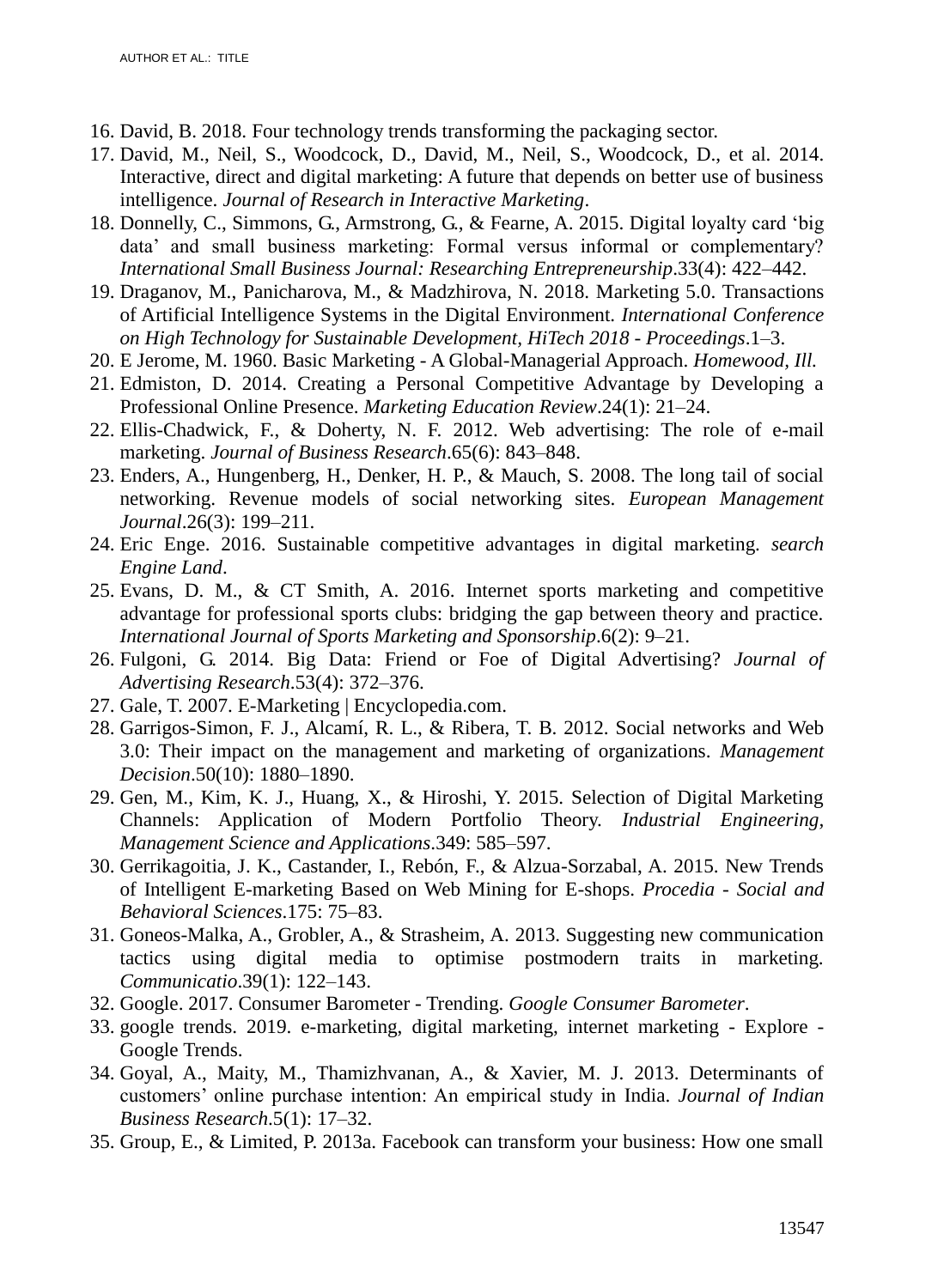start-up stimulates sales. *Strategic Direction*.29(9): 9–11.

- 36. Group, E., & Limited, P. 2013b. Mobile age provides marketing bonanza. *Strategic Direction*.29(8): 29–32.
- 37. Hamad, H., Elbeltagi, I., & El-Gohary, H. 2018. An empirical investigation of businessto-business e-commerce adoption and its impact on SMEs competitive advantage: The case of Egyptian manufacturing SMEs. *Strategic Change*.27(3): 209–229.
- 38. Hansson, L., Wrangmo, A., & Søilen, K. S. 2013. Optimal ways for companies to use Facebook as a marketing channel. *Journal of Information, Communication and Ethics in Society*.11(2): 112–126.
- 39. Harrigan, P., Ramsey, E., & Ibbotson, P. 2012. Entrepreneurial marketing in SMEs: The key capabilities of e-CRM. *Journal of Research in Marketing and Entrepreneurship*.14(1): 40–64.
- 40. Ho, Y., Chung, Y., & Lau, K. nam. 2010. Unfolding large-scale marketing data. *International Journal of Research in Marketing*.27(2): 119–132.
- 41. Hung, Y. H., Huang, T. L., Hsieh, J. C., Tsuei, H. J., Cheng, C. C., & Tzeng, G. H. 2012. Online reputation management for improving marketing by using a hybrid MCDM model. *Knowledge-Based Systems*.35: 87–93.
- 42. Hussein Ebied. 2018. Council Post: The Three Keys To Digital Marketing Transformation. *Forbes Communications Council CommunityVoice*.
- 43. Inversini, A., & Masiero, L. 2014. Selling rooms online: The use of social media and online travel agents. *International Journal of Contemporary Hospitality Management*.26(2): 272–292.
- 44. Ip, C., Leung, R., & Law, R. 2011. Progress and development of information and communication technologies in hospitality. *International Journal of Contemporary Hospitality Management*.23(4): 533–551.
- 45. Irem Eren Erdo mu and Mesut. 2012. The Impact of Social Media Marketing on Brand Loyalty. *Procedia - Social and Behavioral Sciences*.58(1): 1353–1360.
- 46. Jacques, B., & Tanguy, C. 2019. 3 Digital Strategies for Companies That Have Fallen Behind.
- 47. Janett, S. 2013. HOW to BUILD YOUR BUSINESS BIGGER and STRONGER through SOCIAL MEDIA MARKETING. *Career Planning & Adult Development Journal*.29(3): 8–14.
- 48. Järvinen, J., & Karjaluoto, H. 2015. The use of Web analytics for digital marketing performance measurement. *Industrial Marketing Management*.50: 117–127.
- 49. Jaya, P. J. M. A. 2016. Innovative Digital Marketing Trends 2016. *International Conference on Electrical, Electronics, and Optimization Techniques (ICEEOT) - 2016*.4882–4888.
- 50. Kotler, P., & Keller. 2018. *Marketing Management*. *Essentials of Management for Healthcare Professionals*.
- 51. Kuncoro, W., & Suriani, W. O. 2018. Achieving sustainable competitive advantage through product innovation and market driving. *Asia Pacific Management Review*.23(3): 186–192.
- 52. Lages, L. F., Silva, G., & Styles, C. 2009. Relationship Capabilities, Quality, and Innovation as Determinants of Export Performance. *Journal of International Marketing*.17(4): 47–70.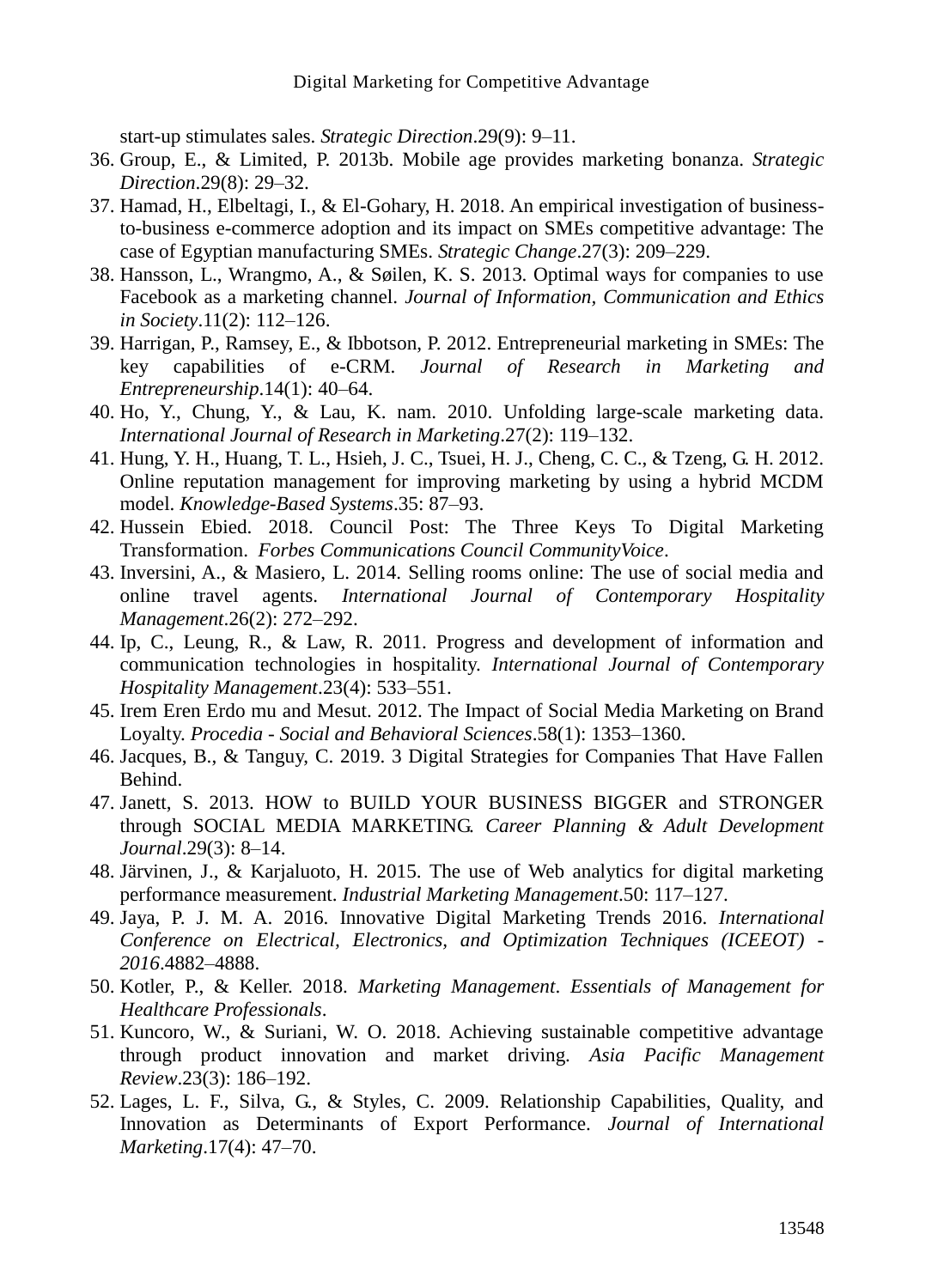- 53. Lipsman, A., Mudd, G., Rich, M., & Bruich, S. 2012. The power of "like": How brands reach (and influence) fans through social-media marketing. *Journal of Advertising Research*.52(1): 40–52.
- 54. Mahony, S. O. 2015. A Proposed Model for the Approach to Augmented Reality Deployment in Marketing Communications. *Procedia - Social and Behavioral Sciences*.175: 227–235.
- 55. Martin, C., Platis, M., Malita, L., & Ardeleanu, M. 2011. The role of EMENTORING and social media for developing the entrepreneurship competences. *Procedia - Social and Behavioral Sciences*.15: 947–951.
- 56. Michael E. Porter. 2017. *Creating and sustaining competitive advantage*. *Creating and Sustaining Competitive Advantage: Management Logics, Business Models, and Entrepreneurial Rent*.
- 57. Murray, J. Y., Gao, G. Y., & Kotabe, M. 2011. Market orientation and performance of export ventures: The process through marketing capabilities and competitive advantages. *Journal of the Academy of Marketing Science*.39(2): 252–269.
- 58. Navarro, A., Losada, F., Ruzo, E., & Díez, J. A. 2010. Implications of perceived competitive advantages, adaptation of marketing tactics and export commitment on export performance. *Journal of World Business*.45(1): 49–58.
- 59. Ng, I. C. L., & Wakenshaw, S. Y. L. 2017. The Internet-of-Things: Review and research directions. *International Journal of Research in Marketing*.34(1): 3–21.
- 60. Oliveira, F., Santos, A., Aguiar, B., & Sousa, J. 2014. GameFoundry: Social Gaming Platform for Digital Marketing, User Profiling and Collective Behavior. *Procedia - Social and Behavioral Sciences*.148: 58–66.
- 61. Pereira, C. A. B., Ferreira, J. J. M., & Alves, H. M. B. 2012. Tacit Knowledge as Competitive Advantage in Relationship Marketing: A Literature Review and Theoretical Implications. *Journal of Relationship Marketing*.11(3): 172–197.
- 62. Persaud, A., & Azhar, I. 2012. Innovative mobile marketing via smartphones. *Marketing Intelligence & Planning*.30(4): 418–443.
- 63. Piercy, N. 2009. Positive management of marketing-operations relationships: the case of an internet retail SME. *Journal of Marketing Management*.25(5–6): 551–570.
- 64. Qarri, A., Bazini, E., & Leskaj, B. 2011. The impact of ICT use in competitive advantage in SME-s within service sector in Albania. *Journal of Information Technology & Economic Development*.2(1): 9–19.
- 65. Radu Ioan Mogoș. 2015. Digital Marketing for Identifying Customers' Preferences A Solution for SMEs in Obtaining Competitive Advantages. *International Journal of Economic Practices and Theories*.5(3): 240–247.
- 66. Saren, M. 2011. Marketing empowerment and exclusion in the information age. *Marketing Intelligence and Planning*.29(1): 39–48.
- 67. Sarkees, M. 2011. Understanding the links between technological opportunism, marketing emphasis and firm performance: Implications for B2B. *Industrial Marketing Management*.40(5): 785–795.
- 68. Sharakhina, L. V., Girenkov, A., Skvortsova, V., & Glitsman, K. 2018. Brand communication tools transformation in digital society. *Proceedings of the 2018 IEEE Communication Strategies in Digital Society Workshop, ComSDS 2018*.2018-Janua: 57–60.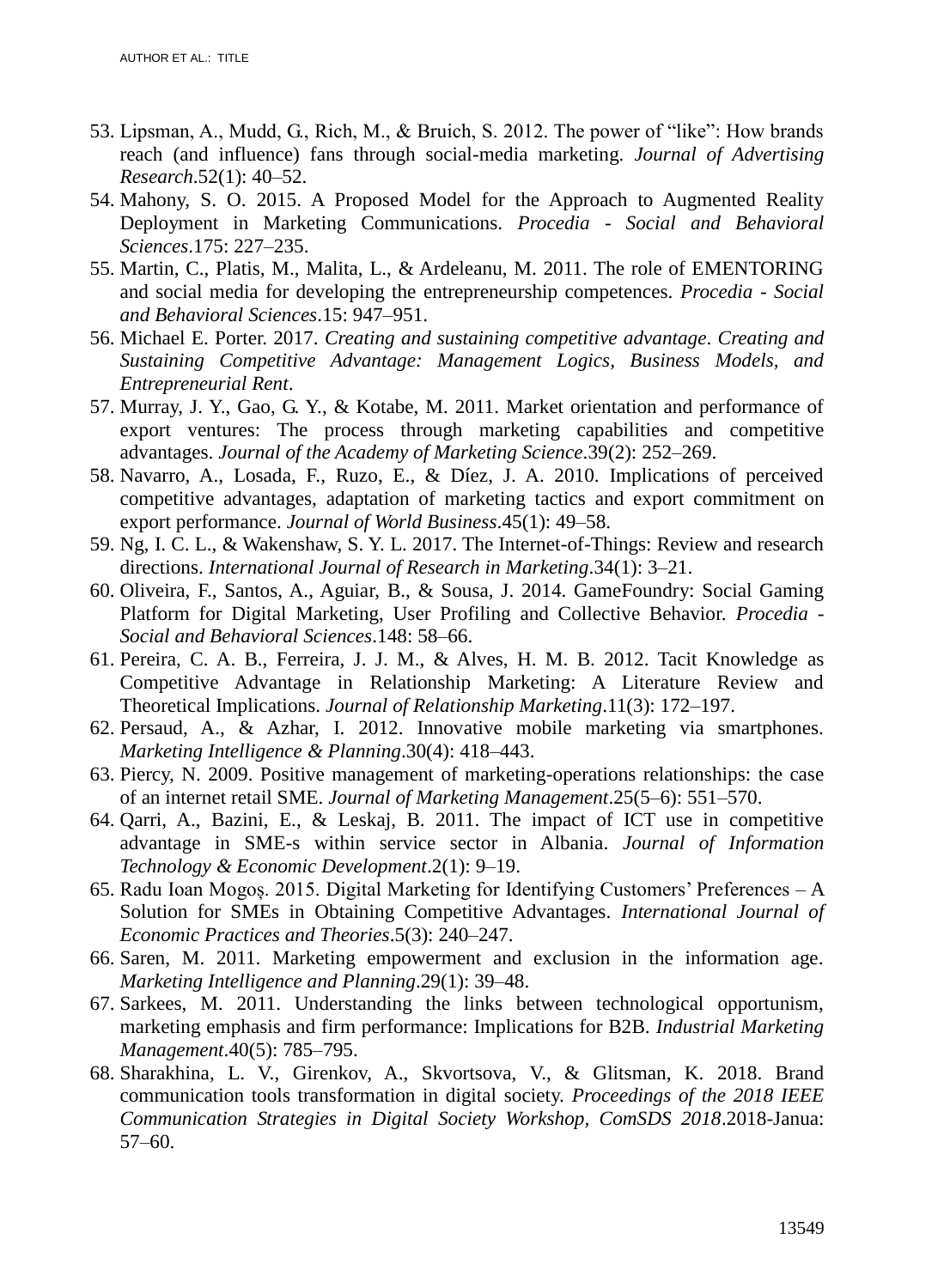- 69. Subramanian, K. 2017. Impact of Packaging in Self Service Marketing. *Innternational Journal of Scientific Progress and Research (Ijspr)*.93(March): Pages 60-66.
- 70. Tiago, M. T. P. M. B., & Veríssimo, J. M. C. 2014. Digital marketing and social media: Why bother? *Business Horizons*.57(6): 703–708.
- 71. Tiago, M. T., & Tiago, F. 2012. Revisiting the Impact of Integrated Internet Marketing on Firms' Online Performance: European Evidences. *Procedia Technology*.5: 418–426.
- 72. Tsiotsou, R. H., & Vlachopoulou, M. 2011. Understanding the effects of market orientation and e-marketing on service performance. *Marketing Intelligence and Planning*.29(2): 141–155.
- 73. Vatash, P. 2018. 2018 Digital Trends Digital Intelligence Briefing (White Paper). *2018 Digital Trends*.
- 74. Wang, S., Mao, J. Y., & Archer, N. 2012. On the performance of B2B e-markets: An analysis of organizational capabilities and market opportunities. *Electronic Commerce Research and Applications*.11(1): 59–74.
- 75. We, K. 2016. The What , Why and How of Digital Transformation. *digital marketing institute*.
- 76. Yadav, M., Joshi, Y., & Rahman, Z. 2015. Mobile Social Media: The New Hybrid Element of Digital Marketing Communications. *Procedia - Social and Behavioral Sciences*.189: 335–343.
- 77. Yamakami, T. 2013. Mood-based e-commerce: A new approach for sub-personalitybased marketing. *IEEE*.353–357.
- 78. Yan, K. Q., Wang, S. C., Wang, S. S., & Lin, Y. P. 2011. Application of data mining for enterprise digital marketing strategy making. *Proceedings - 2011 3rd International Conference on Communications and Mobile Computing, CMC 2011*.509–512.
- 79. Yang, J., Yao, C., Ma, W., & Chen, G. 2010. A study of the spreading scheme for viral marketing based on a complex network model. *Physica A: Statistical Mechanics and its Applications*.389(4): 859–870.
- 80. Zhang, J. X., Zhang, H., de Pablos, P. O., & Sun, Y. 2014. Editorial preface: Challenges and foresights of global virtualworlds markets. *Journal of Global Information Technology Management*.17(2): 69–73.
- 81. Zhang, Y., Wang, Z., & Xia, C. 2010. Identifying key users for targeted marketing by mining online social network. *24th IEEE International Conference on Advanced Information Networking and Applications Workshops, WAINA 2010*.644–649.
- 82. Zhou, M., Dresner, M., & Windle, R. 2009. Revisiting feedback systems: Trust building in digital markets. *Information and Management*.46(5): 279–284.

**Prof. Sanjay Bhāle** is MSc (Applied Chemistry), MBA (Chemical sales & Marketing), PhD and in academics for 12 years. Before joining academics, he was in corporate for around 11 years in business development, production, chemical and information & communication technology. He has handled research as well all these years. He is Phd guide in Pune University (SPPU) and Symbiosys International University. He has published / presented research papers in national and international publications and conferences. His domain of research is strategy management, sustainable economic development, business ethics & corporate governance and geopolytics.